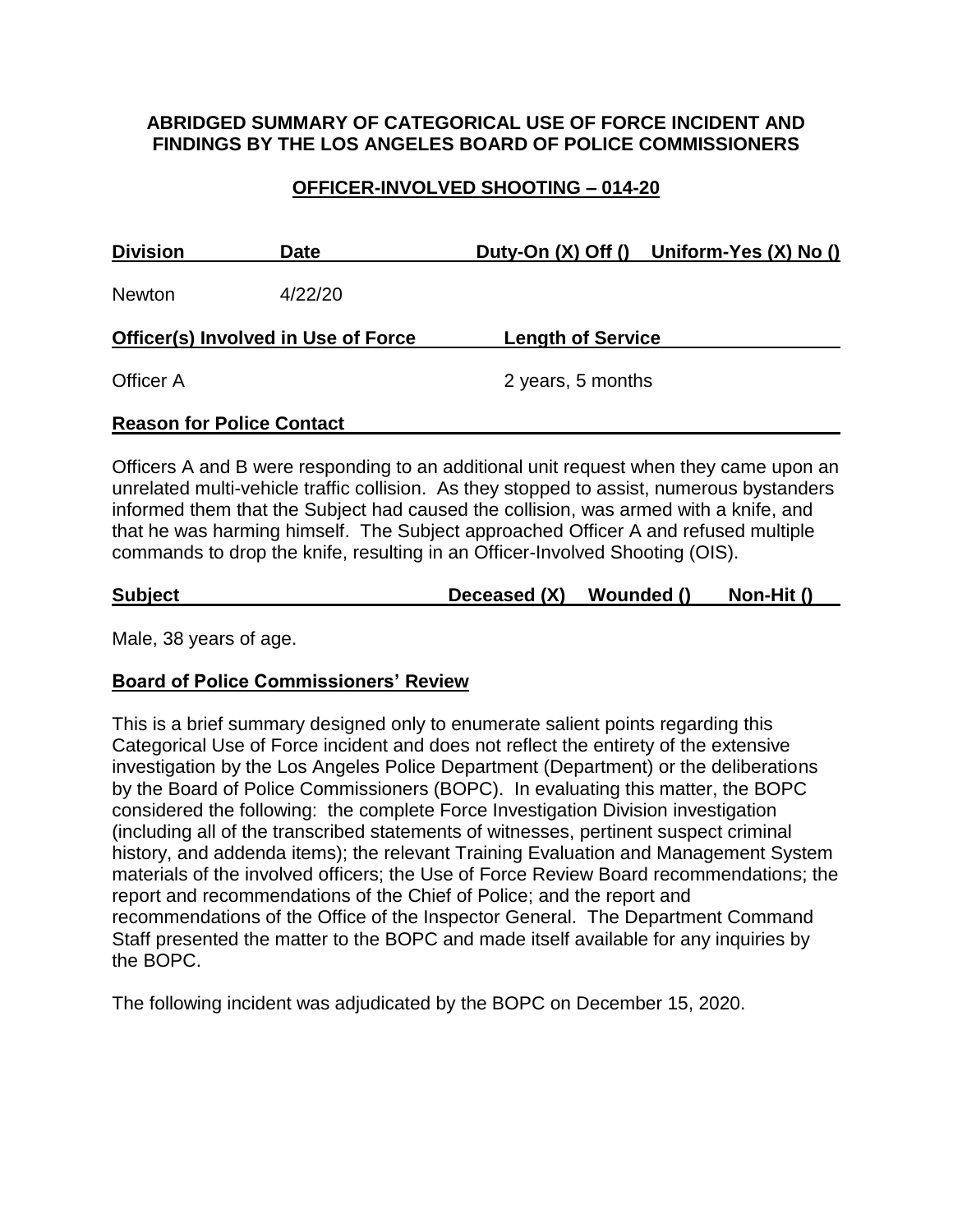#### **Incident Summary**

On Wednesday, April 22, 2020, Victim A was stopped in her vehicle. Her vehicle was positioned facing northbound in the number one lane of San Pedro Street as she waited for a break in traffic, to turn left onto 32<sup>nd</sup> Street. Witnesses A and B observed the Subject in this case drive his truck north on San Pedro Street at a high rate of speed. The Subject's truck then collided with the back of Victim A's vehicle while traveling at 70 mph. The collision forced Victim A's vehicle onto the east sidewalk of San Pedro Street as the Subject's truck continued north into oncoming traffic.

Victim B was traveling south on San Pedro Street in her truck. As she passed 32nd Street, the Subject struck the left side of her truck. Victim B pulled to the west curb, south of 32<sup>nd</sup> Street, as the Subject continued north crossing into the southbound lanes.

Simultaneously, Victim C was driving south on San Pedro Street. Immediately after impacting Victim A's vehicle, the Subject's truck collided with the front of Victim C's vehicle. The force of the impact caused his vehicle to spin 180° across northbound lanes and onto the east sidewalk.

After colliding with the three vehicles, the Subject continued across the southbound lanes of San Pedro Street. The Subject's truck came to rest after colliding with an occupied recreational vehicle that was parked along the west curb.

Victims A and C remained incapacitated in their vehicles. Several bystanders called 911 for help. At 1735 hours, Communications Division (CD) broadcast an ambulance traffic collision radio call.

Witness C was traveling south on San Pedro Street when she observed the traffic collision. Witness C stopped her vehicle in the number one lane approximately 19 feet north of the Subject's disabled truck and called 911. Witness C observed the Subject attempt to kick open the passenger side door of his truck. When that attempt failed, the Subject jumped out of the driver's side window. According to Witness C, the Subject appeared to panic upon viewing the accident scene. He then climbed back through the driver's side window and moved to the backseat of his truck. Witness C then observed the Subject slashing his left forearm with a knife. Witness C told the 911 operator to also send the police because the Subject was armed with a knife.

Witness D and others approached the truck and observed the Subject inside. According to Witness D, the Subject was cutting his wrist with a knife, and Witness D believed he was under the influence of narcotics. Witness D tried to convince the Subject to stop cutting himself. According to Witness D, when the Subject heard the sound of police sirens approaching, he began cutting himself more aggressively.

Police Officers A and B were traveling south on San Pedro Street, en route to an unrelated additional unit request, when they encountered traffic near 31<sup>st</sup> Street. Officer B turned east onto 31<sup>st</sup> Street to circumvent the traffic. As he/she did so, both officers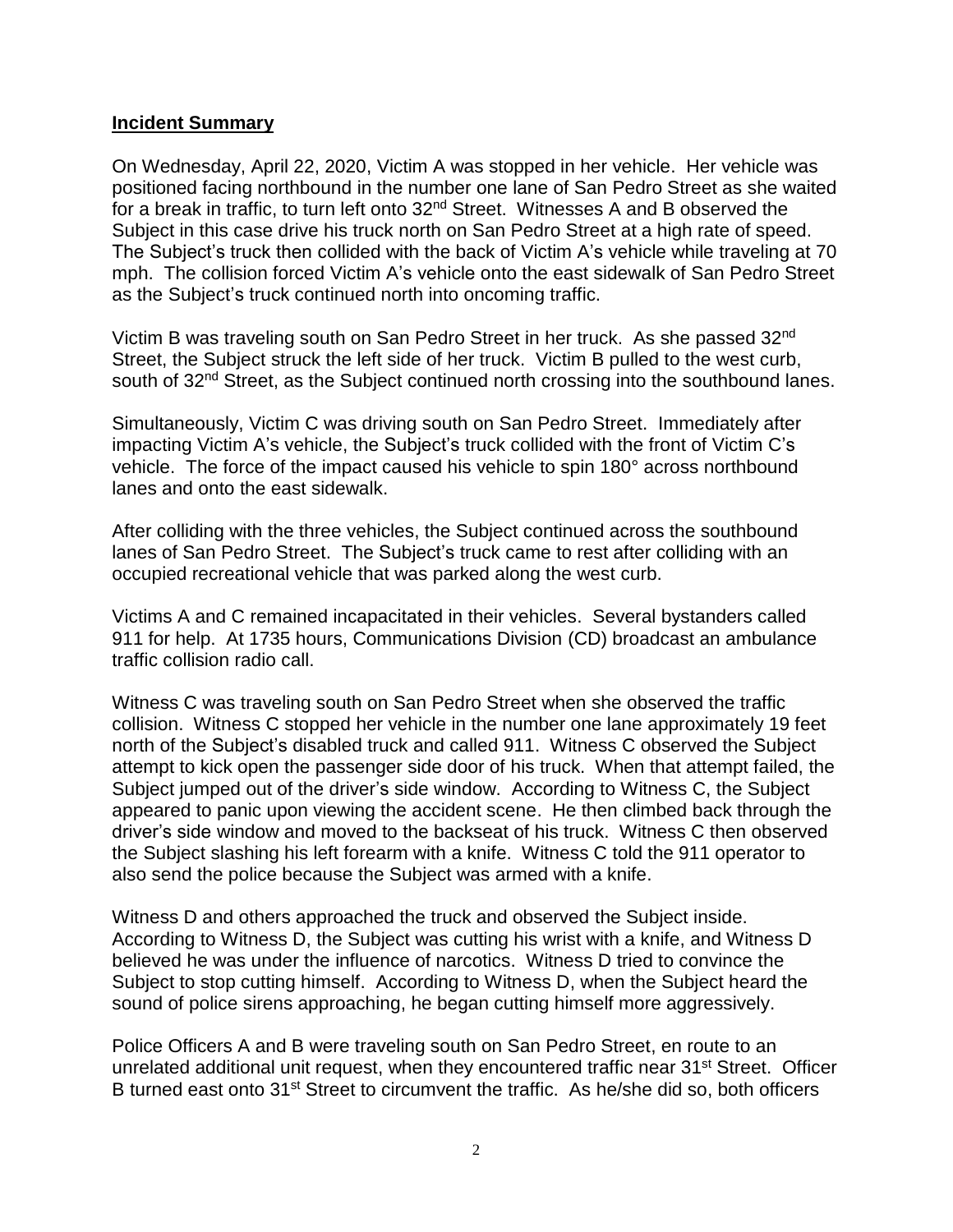observed the traffic collision on San Pedro Street near 32nd Street. In response, Officer B turned their police vehicle around so they could respond and assist. While doing so, Officer B activated their emergency lights and Digital In-Car Video System (DICVS).

Officer A activated his/her Body Worn Video (BWV) camera 11 seconds after exiting the police vehicle. Officer B's BWV camera remained powered off until after the subsequent OIS.

At 1737 hours, as Officer B drove up to the scene, Officer A asked several bystanders if they were hurt. As Officer B was stopping their vehicle, CD updated the ambulance traffic collision radio call with the information from Witness C, that there was a man with a knife present at the scene.

Moments later, Officer B parked their vehicle offset from Witness C's vehicle, facing south. Officer A indicated that he/she was unaware of the traffic collision or that a radio call had been generated until he/she and his/her partner observed the damaged vehicles. According to Officer A, as he/she stepped out of his/her vehicle, he/she heard CD broadcast the update, however due to all the yelling and screaming at scene he/she could not make out what was being broadcast.

According to Officer B, as he/she exited his/her vehicle, he/she observed approximately 50 people in the vicinity. Five or six of the bystanders were pointing to the Subject's truck while alerting him/her that there was a man with a knife*.* On the officers' DICVS, Officer B could be heard asking bystanders for additional information on the Subject's location while directing them to move back. Witness E was seen pointing to the Subject's truck and telling officers that the Subject was in the back of the truck.

Officers A and B approached Witness C, who had remained in her vehicle and was still on the phone with 911. Witness C told the officers that the Subject had caused the accident and was now inside his truck with a knife, harming himself. Officer A unholstered his/her pistol and directed Officer B to request a back-up. Officer B immediately broadcast, a back-up request. According to Officer B, he/she scanned the area in and around the truck but did not observe the Subject with a knife.

According to Officer A, although the truck's windows were tinted, he/she observed the Subject moving inside of the passenger compartment and looking in his/her direction. Officer A believed the Subject was contained within the truck, and he/she began directing various bystanders to safety while simultaneously advising his/her partner that they needed to get cover and asking if they have less-lethal options. According to Officer A, he/she believed Officer B was behind him/her assisting injured victims of the traffic collision.

Unbeknownst to Officer A, Officer B had moved to the east sidewalk of San Pedro Street to assist Victim A, who remained in her vehicle.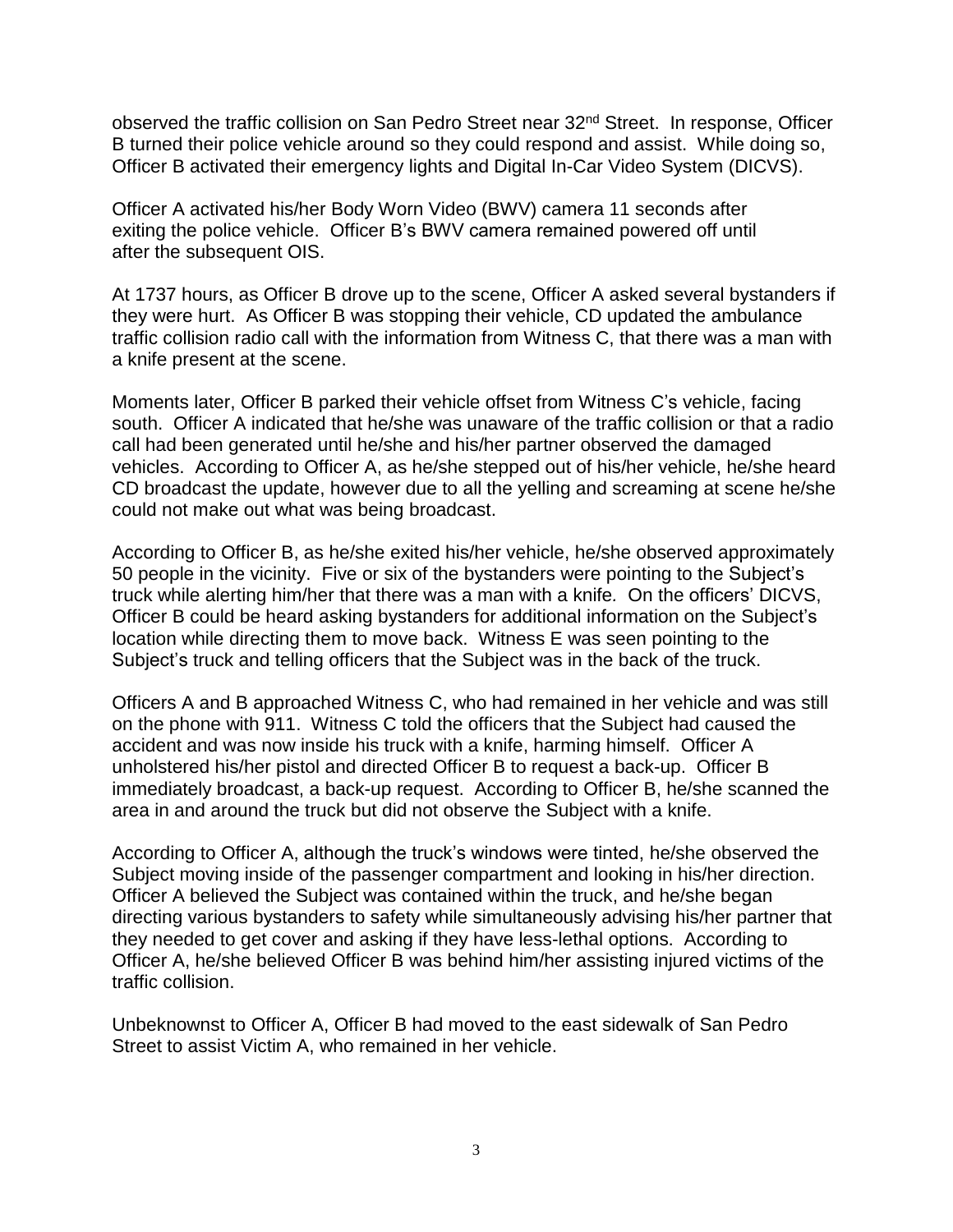While Officer A directed Witness C to exit her vehicle and move to safety, Officer B had been flagged down by Witness E. Witness E indicated to Officer B that he needed help with Victim A, who was badly injured. According to Officer B, he/she observed Victim A in the driver's seat and noted that she was not moving. Officer B ran to render aid while Officer A continued to cover the Subject's truck. A review of BWV and DICVS determined Officer B did not communicate his/her intent to redeploy to Officer A.

As Officer B arrived at Victim A's vehicle, he/she observed Victim A bleeding from the mouth, and it appeared as if she was about to lose consciousness. Officer B requested a Rescue Ambulance (RA).

As Officer B was making the RA request, Officer A called out to Officer B that the Subject might be fleeing. According to Officer A, while monitoring the truck, he/she observed the Subject exit on the driver's side and believed he may have been preparing to run from the scene. Officer A called out to the Subject to show his hands, and he/she then repeated the request. Officer B indicated he/she did not hear Officer A make any of the above statements.

Approximately six seconds later, the Subject appeared from behind the truck and began walking in Officer A's direction. The Subject was approximately 43 feet away when he began advancing toward Officer A. Officer A observed the Subject was holding the knife in his right hand. As the Subject closed the distance, Officer A ordered the Subject to stay where he was and drop the knife. In addition to giving verbal commands, Officer A simultaneously gestured with his/her left hand for the Subject to stop.

Officer A began walking backward toward the rear of Witness C's vehicle as the Subject walked toward him/her, with the knife in his right hand. The Subject lifted his arms up from his sides as he walked in his/her direction, and as he closed the distance, he clenched his hands into fists. After redeploying approximately ten feet, Officer A stopped near the rear of Witness C's vehicle and yelled twice at the Subject to drop the knife.

According to Officer A, the Subject was agitated, shirtless, sweating profusely, and appeared to be under the influence of drugs. Officer A was concerned that the Subject could run into the crowd and attack and kill members of the community.

According to Officer A, he/she heard the Subject say, that he was not going to drop the knife. Witness C heard Officer A giving commands and the Subject state that he was not going to throw the knife down.

In further describing the Subject's actions, Officer A stated that the Subject took large steps as he walked toward him/her and closed the distance between them quickly. Officer A stated that the Subject held the knife in his right hand clinched tightly in a fist, with the blade pointing toward him/her while waving both of his arms in the air almost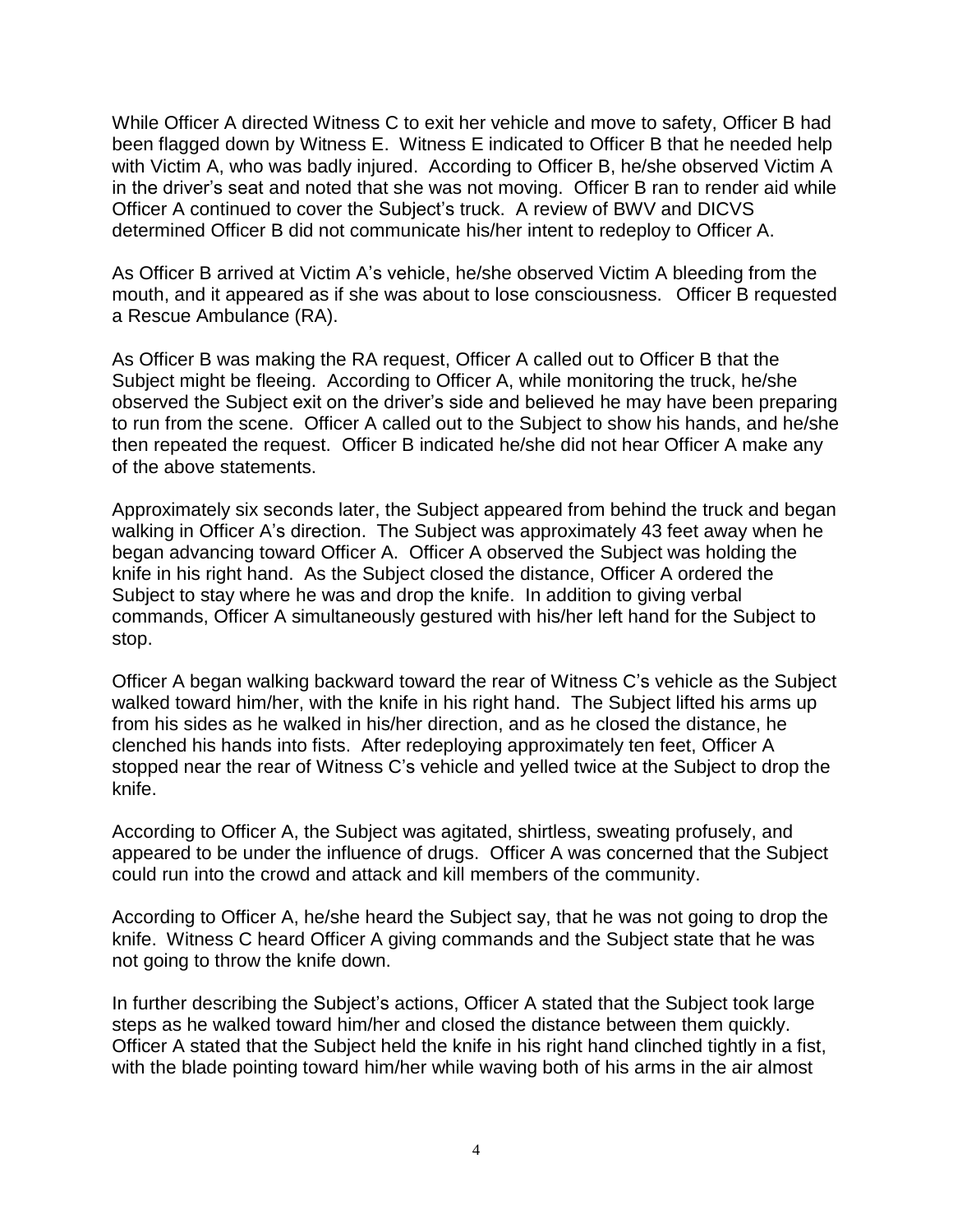like shoulder high. It was Officer A's perception that the Subject was getting ready to slash his/her throat or kill other bystanders.

According to Witness A, the Subject walked towards Officer A with his chest pushed out like he was ready to fight. Witnesses A and B believed the Subject was suicidal.

Witness F indicated the Subject had a crazed look, as if he was on some type of a narcotic and tapped his chest as he walked toward Officer A. According to Witness F, the Subject was acting like he was immune to anything, tapping his chest, like he was invincible.

The Subject continued toward Officer A and closed the distance to approximately 40 feet while Officer A maintained his/her pistol at a low-ready position. According to Officer A, he/she was trying to use time talking to the Subject, giving him commands to try and slow the situation down.

Officer A believed that he/she could not continue redeploying due to the number of people in the vicinity. Officer A believed that if he/she were to keep redeploying, he/she would put members of the community in harm's way. Officer A gave the Subject multiple opportunities to drop the knife. Officer A stated he/she wanted to help the Subject, but he had already dictated that he was going to close that distance, which would not give Officer A any time.

As the Subject continued toward Officer A with the knife in his right hand, he/she raised his/her pistol. After Officer A raised his/her pistol, the Subject took four additional steps. From an approximate distance of 36 feet, Officer A pointed his/her handgun at the Subject and yelled at him/her to drop the knife. Officer A was aware through training how quickly a Subject with an edged weapon can close the distance on an officer, he/she believed that if he/she allowed the Subject to continue walking towards him/her, he would have run at him/her and possibly stab him/her or another member of the community.

Officer A fired two rounds at the Subject. After the second round was fired, the Subject fell to the ground on his right side. He immediately placed both hands on the pavement, planted his feet and lifted himself into a crouched position while holding the knife in his right hand.

According to Officer A, he/she observed the Subject fall. The Subject immediately regained his feet and screamed with rage. Officer A could see that the Subject was still armed with the knife and believed he was determined to charge at and kill him/her. A review of the video evidence determined that, although the Subject was able to regain his footing, he did not continue walking toward Officer A.

While the Subject was in a crouched position, leaning forward, Officer A yelled at the Subject to drop the knife and then fired a third round. The Subject fell laterally onto his right buttock and the right side of his lower back after being struck by the round as Officer A fired a fourth round.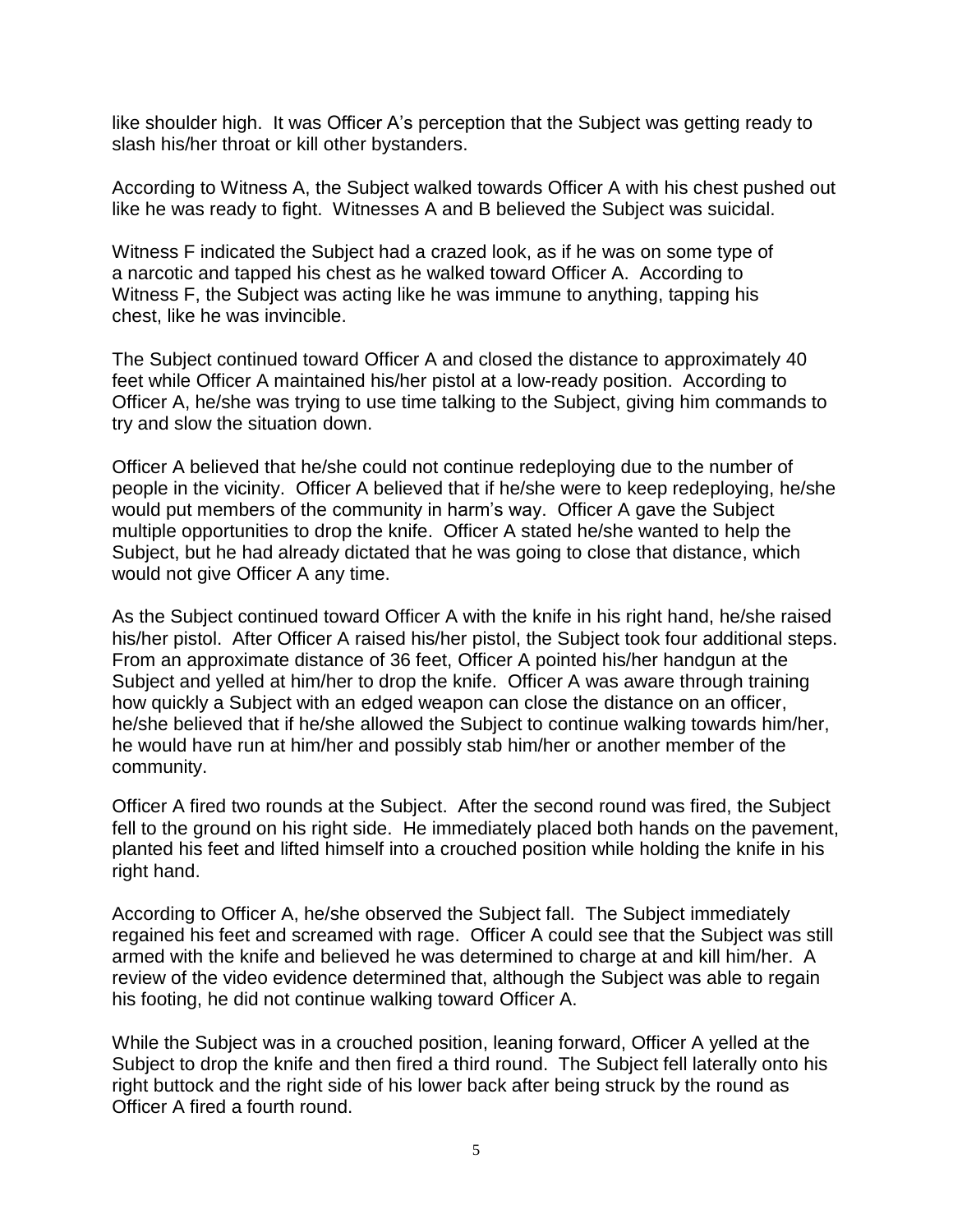After being struck by the fourth round, the Subject fell onto his back and rolled onto his left side. As he rolled onto his left side, Officer A fired a fifth round. The Subject continued rolling to his left and planted his left elbow on the ground. He simultaneously lifted himself onto his left leg and left knee before collapsing onto his stomach as Officer A fired his/her sixth and final shot. All six of Officer A's rounds were fired within 6.18 seconds.

When describing rounds five and six, Officer A stated that after he/she fired the fourth shot, the Subject fell back to the ground but then was still getting back up. According to Officer A the Subject was already on all fours and was getting back up, and it looked like he was about to charge him/her with the knife. That's when Officer A fired another shot, and it struck the Subject and he immediately flipped over and again popped back up to come at him/her. At this time Officer A fired his/her sixth shot. Officer A believed that if the Subject had been able to get up he would have killed somebody.

As Officer A fired his/her first two rounds, Officer B unholstered his/her handgun and broadcast a "shots fired, officer needs help" request.

According to Officer B, he/she did not hear his/her partner giving commands and was not aware of the Subject's presence prior to the OIS. After requesting the RA, he/she heard two gunshots, turned west and observed Officer A with his/her handgun unholstered and observed the Subject fall to the ground. Officer B did not recall unholstering his/her handgun at that point.

As Officer A fired his/her third and fourth round, Officer B holstered his/her pistol and moved east before running north along the sidewalk to join Officer A. As he/she ran behind Victim A's vehicle, Officer A fired his/her final rounds.

Police Officers C and D were responding to the back-up request. As they drove south on San Pedro Street, Officer C observed the Subject move toward Officer A. Officer D stopped their vehicle as Officer A fired his/her third and fourth round. Upon exiting the vehicle, Officer C unholstered his/her handgun. Officers C and D joined Officer A and B. The officers moved approximately ten feet south and covered the Subject with their pistols while Officer C used his/her radio to direct responding units and request an RA for the Subject and a second RA for Victim A, who remained incapacitated in her vehicle. The officers maintained their position while waiting for additional resources to arrive.

Officer C briefed a plan to handcuff the Subject as they were joined by Officers E and F. Officer C advised the other officers that the Subject still had the knife in his hand. Officers E and F donned gloves while Officer D holstered his/her handgun and transitioned to his/her TASER. Officer C holstered his/her pistol and maintained his/her role as the communications officer. Officers A and B were the designated cover officers as the arrest team approached the Subject and took him into custody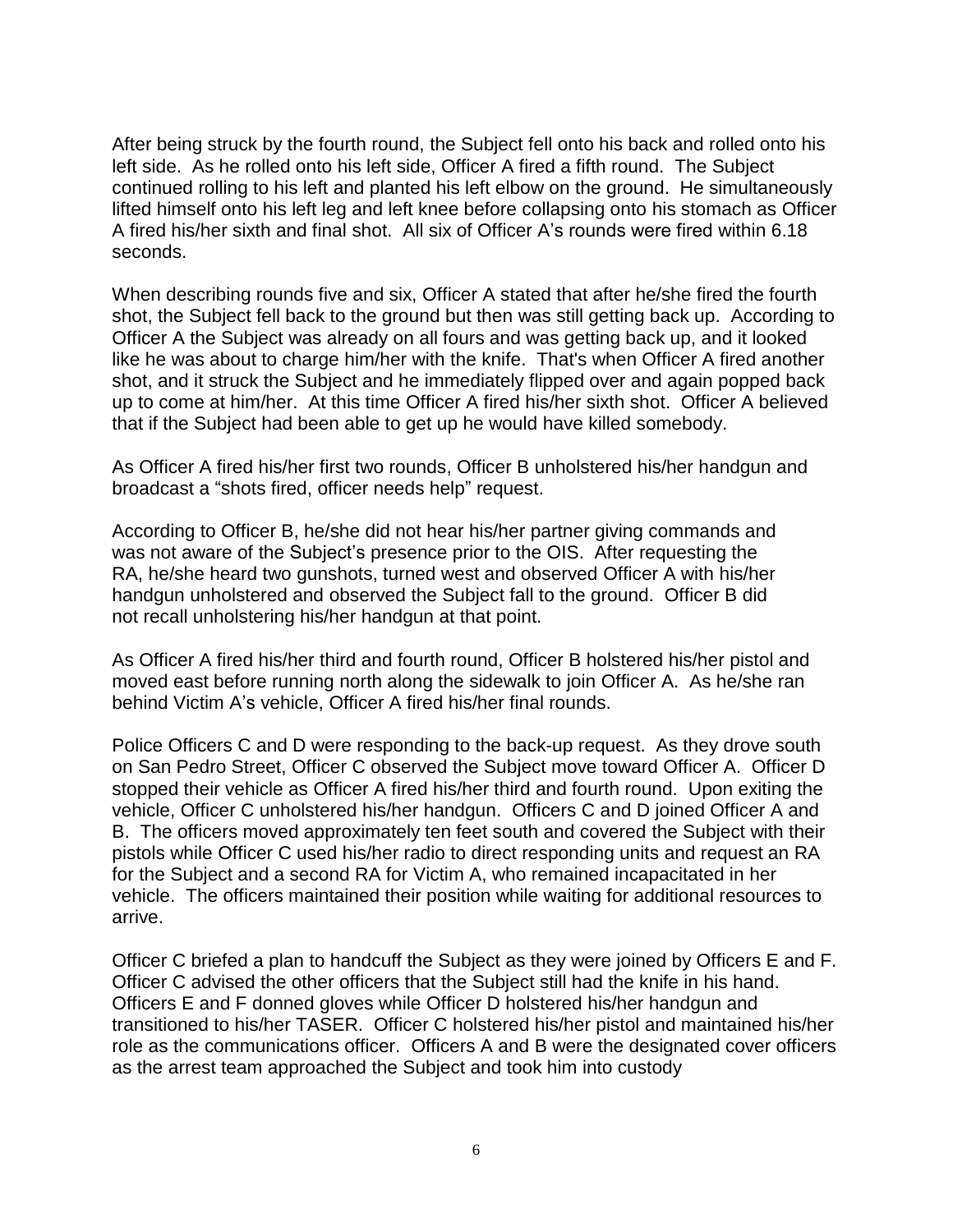Firefighter Paramedics arrived and determined the Subject to be deceased.

### **BWV and DICVS Policy Compliance**

| <b>NAME</b> | TIMELY<br><b>BWV</b><br><b>ACTIVATION</b> | FULL 2-<br><b>MINUTE</b><br><b>BUFFER</b> | <b>BWV</b><br><b>RECORDING</b><br>OF ENTIRE<br><b>INCIDENT</b> | <b>TIMELY DICVS</b><br><b>ACTIVATION</b> | <b>DICVS</b><br><b>RECORDING</b><br>OF ENTIRE<br><b>INCIDENT</b> |
|-------------|-------------------------------------------|-------------------------------------------|----------------------------------------------------------------|------------------------------------------|------------------------------------------------------------------|
| Officer A   | No                                        | Yes                                       | Yes                                                            | Yes                                      | Yes                                                              |
| Officer B   | No                                        | <b>No</b>                                 | No                                                             | Yes                                      | Yes                                                              |

# **Los Angeles Board of Police Commissioners' Findings**

The BOPC reviews each Categorical Use of Force incident based upon the totality of the circumstances, namely all of the facts, evidence, statements and all other pertinent material relating to the particular incident. In every case, the BOPC makes specific findings in three areas: Tactics of the involved officer(s); Drawing/Exhibiting of a firearm by any involved officer(s); and the Use of Force by any involved officer(s). Based on the BOPC's review of the instant case, the BOPC made the following findings:

# **A. Tactics**

The BOPC found Officer B's Tactics to warrant Administrative Disapproval and Officer A's Tactics to warrant a Tactical Debrief.

# **B. Drawing and Exhibiting**

The BOPC found Officers A and B's drawing and exhibition to be In Policy.

# **C. Lethal Use of Force**

The BOPC found Officer A's lethal use of force (rounds 1-4) to be In Policy and lethal use of force (rounds 5-6) to be Out of Policy.

# **Basis for Findings**

In making its decision in this matter, the Commission is mindful that every "use of force by members of law enforcement is a matter of critical concern both to the public and the law enforcement community. It is recognized that some individuals will not comply with the law or submit to control unless compelled to do so by the use of force; therefore, law enforcement officers are sometimes called upon to use force in the performance of their duties. It is also recognized that members of law enforcement derive their authority from the public and therefore must be ever mindful that they are not only the guardians, but also the servants of the public. The Department's guiding principle when using force shall be reverence for human life. Officers shall attempt to control an incident by using time, distance, communications, and available resources in an effort to deescalate the situation, whenever it is safe, feasible, and reasonable to do so. As stated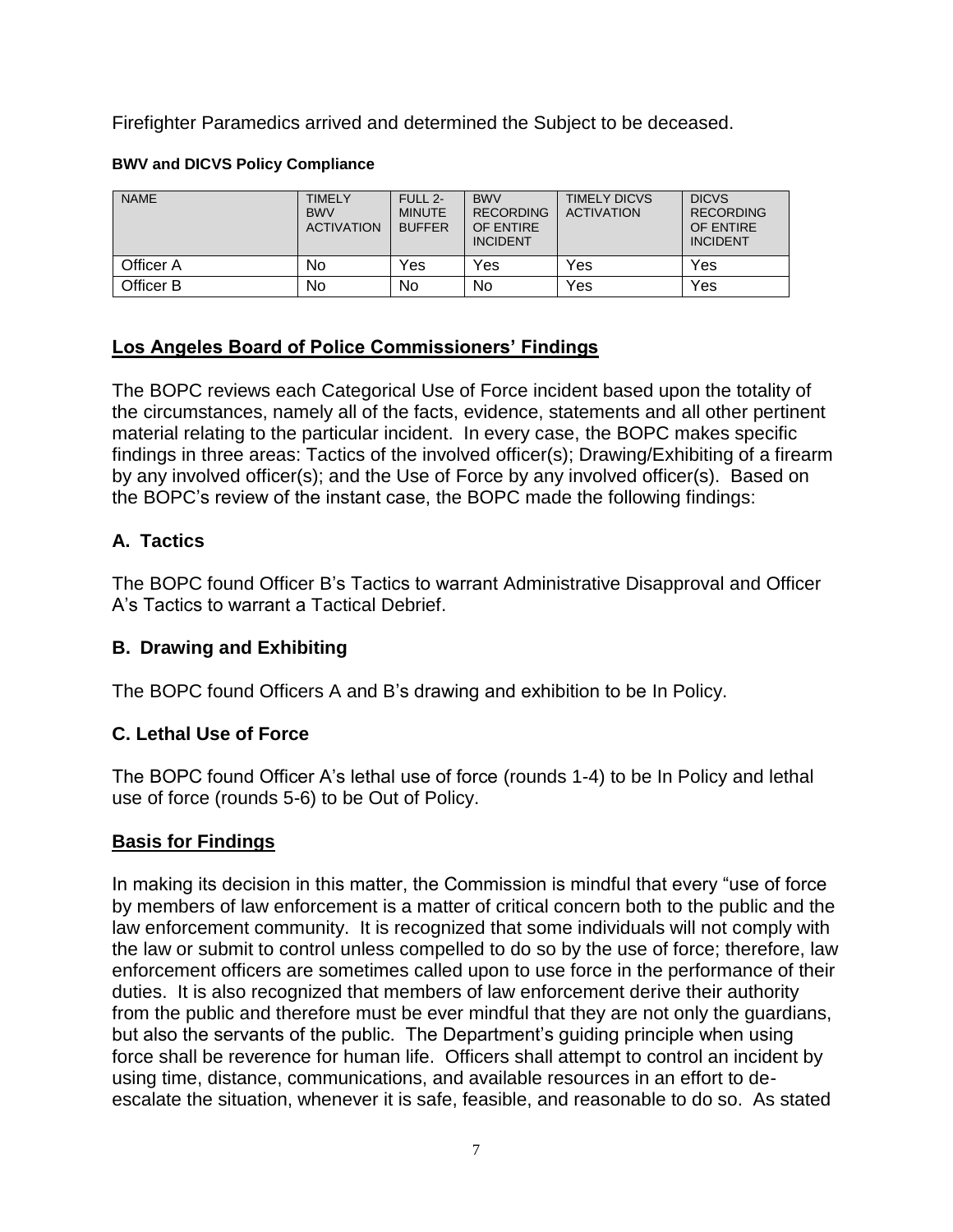below, when warranted, Department personnel may use objectively reasonable force to carry out their duties. Officers may use deadly force only when they reasonably believe, based on the totality of circumstances, that such force is necessary in defense of human life.

Officers who use unreasonable force degrade the confidence of the community we serve, expose the Department and fellow officers to physical hazards, violate the law and rights of individuals upon whom unreasonable force or unnecessary deadly force is used, and subject the Department and themselves to potential civil and criminal liability. Conversely, officers who fail to use force when warranted may endanger themselves, the community and fellow officers." (Special Order No. 4, 2020, Policy on the Use of Force - Revised.)

The Commission is cognizant of the legal framework that exists in evaluating use of force cases, including the United States Supreme Court decision in Graham v. Connor, 490 U.S. 386 (1989), stating that:

"The reasonableness of a particular use of force must be judged from the perspective of a reasonable officer on the scene, rather than with the 20/20 vision of hindsight. The calculus of reasonableness must embody allowance for the fact that police officers are often forced to make splitsecond judgments – in circumstances that are tense, uncertain and rapidly evolving – about the amount of force that is necessary in a particular situation."

The Commission is further mindful that it must evaluate the actions in this case in accordance with existing Department policies. Relevant to our review are Department policies that relate to the use of force:

**Use of De-Escalation Techniques**. It is the policy of this Department that, whenever practicable, officers shall use techniques and tools consistent with Department de-escalation training to reduce the intensity of any encounter with a suspect and enable an officer to have additional options to mitigate the need to use a higher level of force while maintaining control of the situation.

**Use of Force – Non-Deadly**. It is the policy of the Department that personnel may use only that force which is "objectively reasonable" to:

- Defend themselves:
- Defend others:
- Effect an arrest or detention;
- Prevent escape; or,
- Overcome resistance.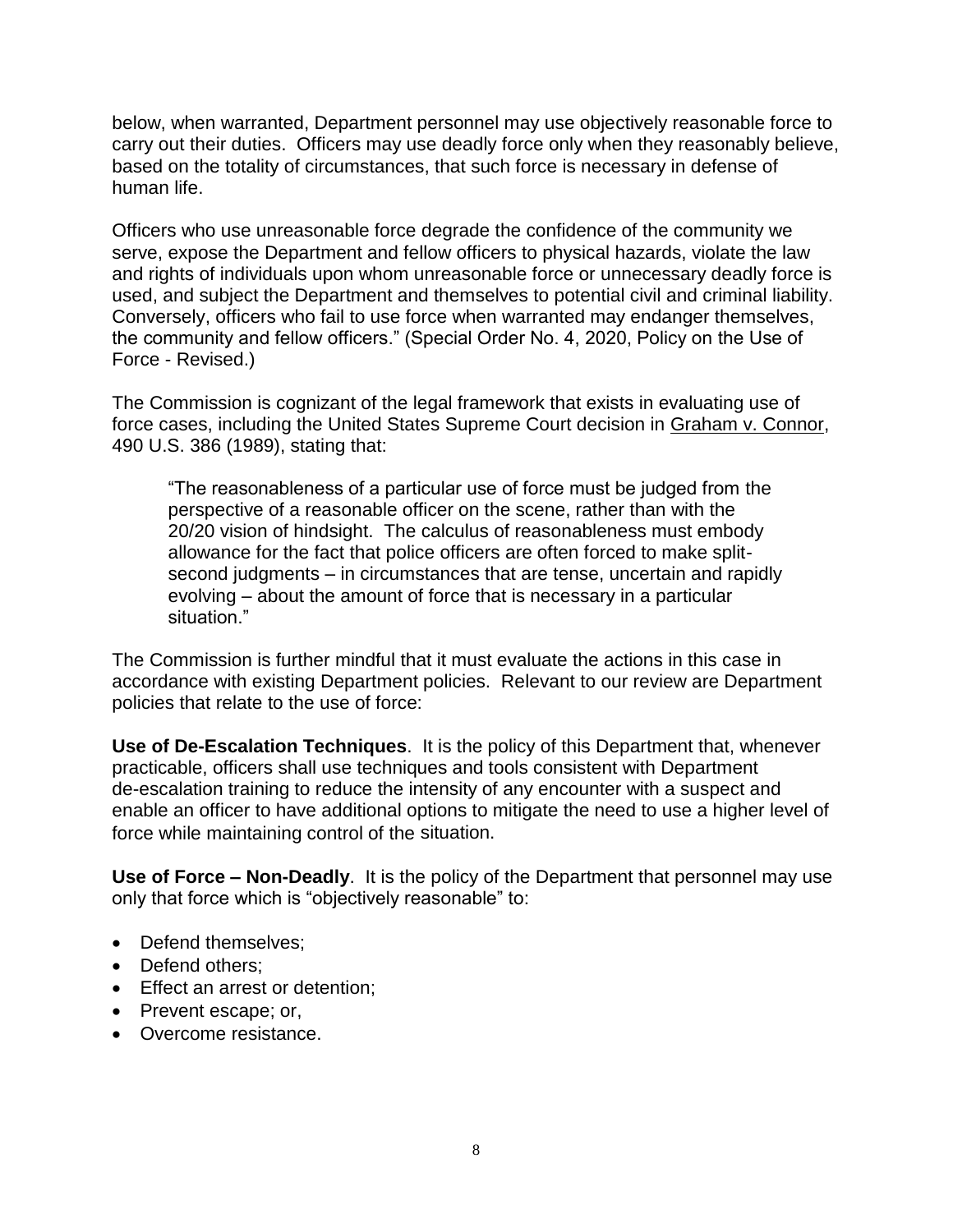**Use of Force – Deadly.** It is the policy of the Department that officers shall use deadly force upon another person only when the officer reasonably believes, based on the totality of circumstances, that such force is necessary for either of the following reasons:

- To defend against an imminent threat of death or serious bodily injury to the officer or another person; or,
- To apprehend a fleeing person for any felony that threatened or resulted in death or serious bodily injury, if the officer reasonably believes that the person will cause death or serious bodily injury to another unless immediately apprehended. Where feasible, a peace officer shall, prior to the use of force, make reasonable efforts to identify themselves as a peace officer and to warn that deadly force may be used, unless the officer has objectively reasonable grounds to believe the person is aware of those facts.

In determining whether deadly force is necessary, officers shall evaluate each situation in light of the particular circumstances of each case and shall use other available resources and techniques if reasonably safe and feasible.

**Note:** Because the application of deadly force is limited to the above scenarios, an officer shall not use deadly force against a person based on the danger that person poses to themselves, if an objectively reasonable officer would believe the person does not pose an imminent threat of death or serious bodily injury to the officer or another person.

**The Department's Evaluation of Deadly Force.** The Department will analyze an officer's use of deadly force by evaluating the totality of the circumstances of each case consistent with the California Penal Code Section 835(a), as well as the factors articulated in Graham v. Connor. (Special Order No. 4, 2020, Policy on the Use of Force - Revised.)

An officer's decision to draw or exhibit a firearm should be based on the tactical situation and the officer's reasonable belief that there is a substantial risk that the situation may escalate to the point where deadly force may be justified. (Los Angeles Police Department Manual.)

# **A. Tactics**

### *Tactical De-Escalation Techniques*

- *Planning*
- *Assessment*
- *Time*
- *Redeployment and/or Containment*
- *Other Resources*
- *Lines of Communication (Los Angeles Police Department, Use of Force - Tactics Directive No. 16, Tactical De-Escalation Techniques, October 2016).*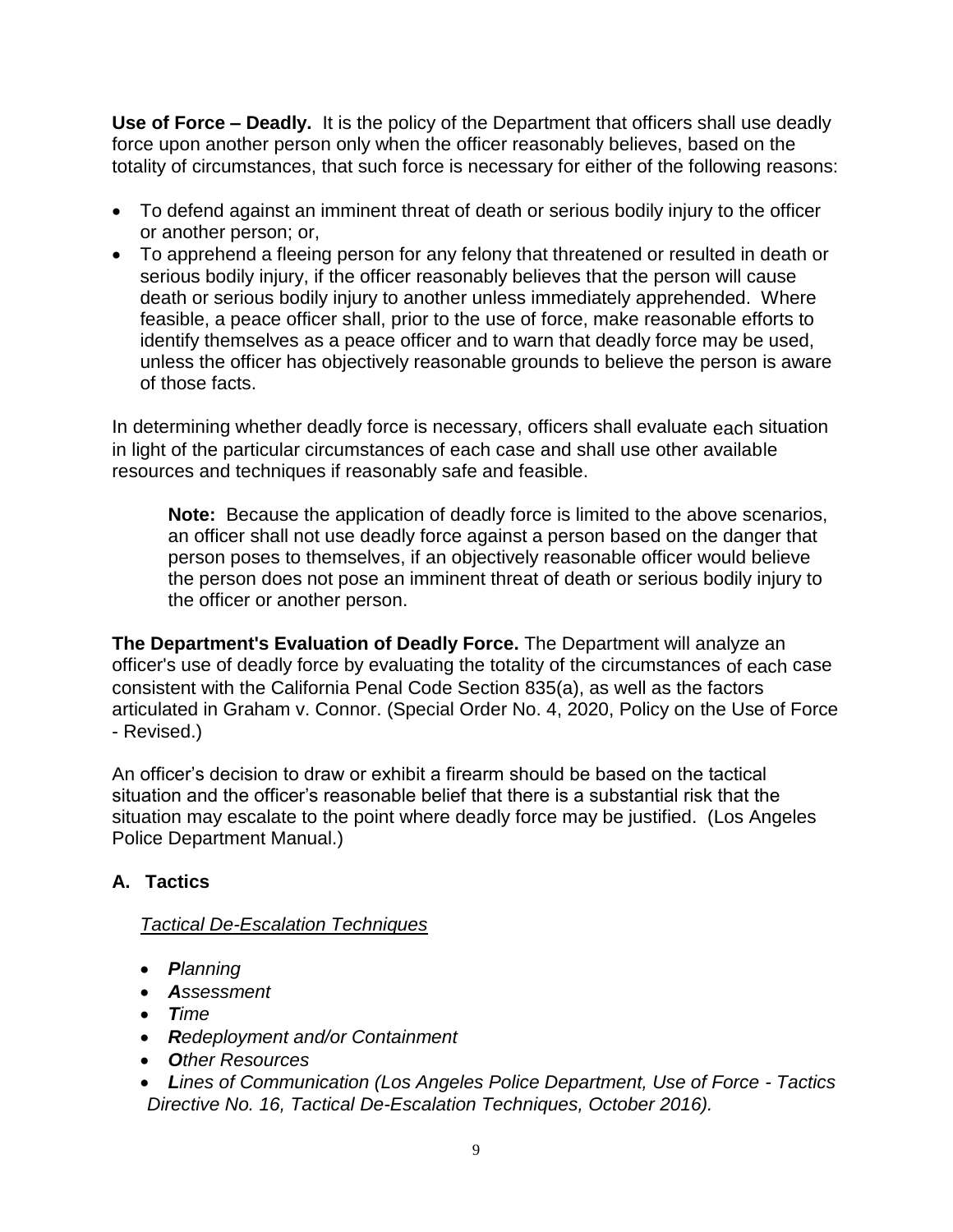Tactical de-escalation does not require that an officer compromise his/her safety or increase the risk of physical harm to the public. De-escalation techniques should only be used when it is safe and prudent to do so.

**Planning** – Prior to the date of this incident, Officers A and B had worked together on one prior occasion at which time they discussed general tactical concepts related to their response to various tactical situations. These discussions included contact and cover as well as lethal and less-lethal roles; however, on the date of this incident, Officers A and B did not recall discussing tactical concepts or strategies. The BOPC noted that Officers A and B unexpectedly came upon the scene of a significant traffic collision while responding to an unrelated call. This sudden encounter limited the opportunity for Officers A and B to pre-plan their response to this incident; however, upon being advised by Witness C that the Subject had caused the traffic collision and was armed with a knife, neither officer discussed a tactical plan.

The officers were advised by multiple witnesses and bystanders that the Subject, who was inside a black vehicle, was armed with a knife attempting to harm himself. The BOPC noted that Officer A immediately drew his/her service pistol and assumed the role of lethal cover as he/she requested Officer B to broadcast a back-up request. The BOPC considered that immediately following Officer B's back-up request, Officer B redeployed to assist an injured motorist on the east side of San Pedro Street, south of Officer A's position. Officer A maintained his/her position alongside Witness C's vehicle, which provided him/her cover, and continued to monitor the Subject's movements within his vehicle. Officer A, believing Officer B was behind him/her, communicated the Subject's movements and formulated a tactical plan with Officer B, including the use of less-lethal force options.

Officer B was already at Victim A's vehicle when Officer A advised Officer B that they needed to seek cover and inquired if Officer B had less-lethal force options available.

The BOPC acknowledged Officer A's attempts to communicate with his/her partner and formulate a tactical plan as he/she maintained his/her role as lethal cover and believed Officer B, as the contact officer, was in a position behind Officer A in order to assist and coordinate their tactical strategy. The BOPC was critical of Officer B's failure to adjust to the tactical situation and assume the role of the contact and lesslethal cover officer based on Officer A's assumption of the lethal cover officer's role. Additionally, the BOPC considered the lack of communication prior to Officer B's redeployment, which resulted in a distance of 54 feet between Officers A and B, preventing tactical communication, planning, and coordination throughout the incident. The BOPC noted that though Officer A attempted to formulate a tactical plan with Officer B, the Subject appeared suddenly and began to rapidly advance on Officer A while armed with a knife, leading to an OIS. The BOPC acknowledged that the tactical situation escalated swiftly and evolved quickly based on the Subject's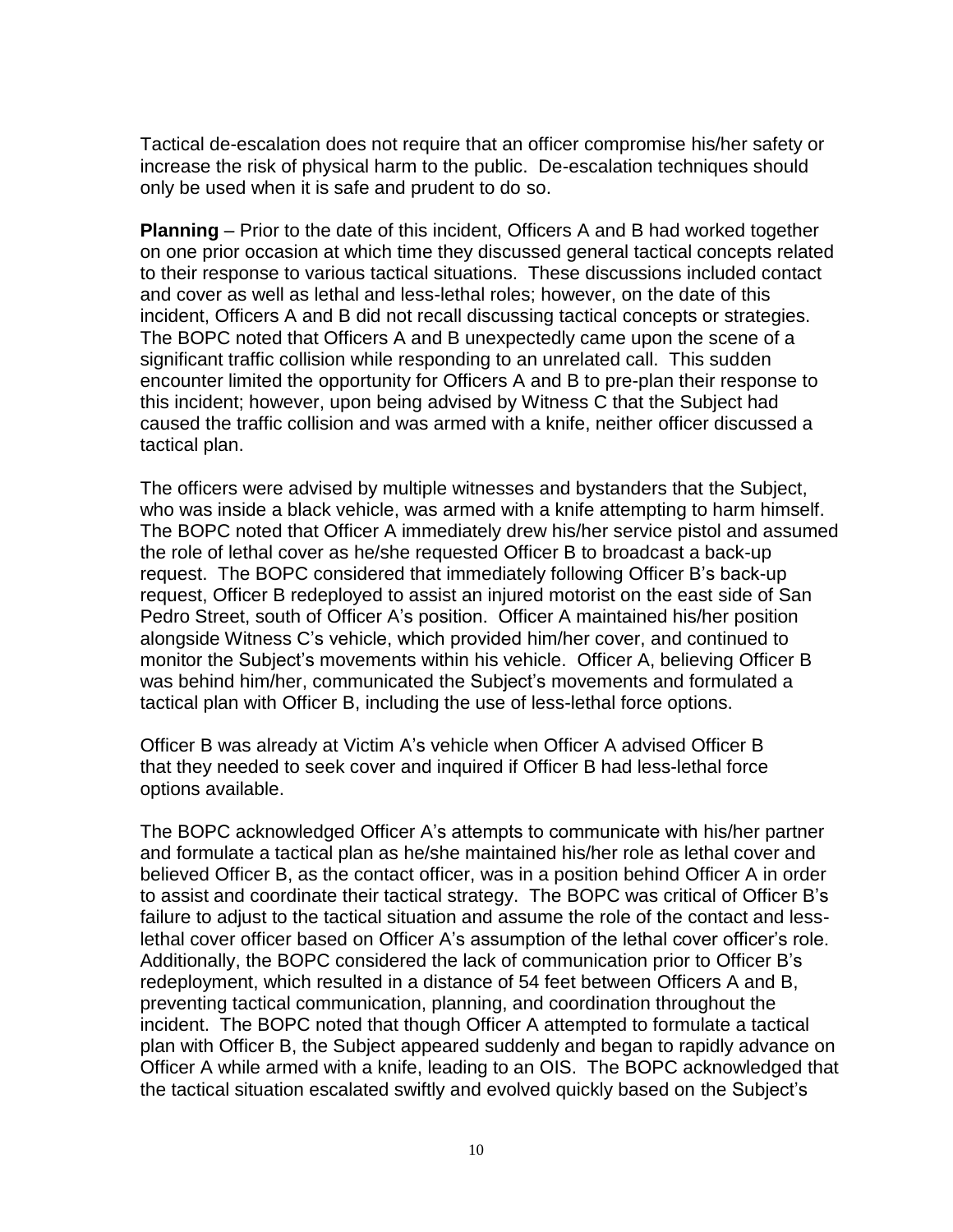swinging his arms and taking large steps towards Officer A, as well as the Subject's refusal to stop his advancement and drop the knife, which further escalated the encounter.

**Assessment** – As Officers A and B were en route to an unrelated additional unit request, they observed a severe multi-vehicle traffic collision and assessed the situation as they attempted to determine how many injured motorists there were and the extent of their injuries prior to stopping their police vehicle. Upon exiting their police vehicle, Officers A and B were notified by witnesses and bystanders that the Subject was armed with a knife and attempting to harm himself inside of his vehicle. The BOPC noted that both Officers A and B assessed the tactical situation, with Officer A drawing his/her service pistol and maintaining visual contact with the Subject's movements inside the vehicle, while Officer B, who did not observe the Subject, broadcast a back-up for a man with a knife, then redeployed to assist an injured motorist. Officer B assessed the injured motorist and requested an RA as he/she attempted to reassure the injured motorist that medical assistance was en route.

Simultaneously, Officer A continued to assess the tactical situation as he/she attempted to communicate and formulate a tactical plan with Officer B, who had redeployed without Officer A's knowledge, as they waited for additional resources to arrive. Officer A assessed that nearby witnesses and bystanders were potentially in danger based on their proximity to the Subject's vehicle and began to direct them away from the area in both English and Spanish. Officer A communicated his/her observations to Officer B, who he/she believed was behind him/her and continued to assess the Subject's movements. As the Subject exited his vehicle, Officer A communicated to his/her partner that he/she believed the Subject was possibly fleeing. Officer A assessed the tactical situation as the Subject emerged from the rear of his vehicle and began to close the distance on Officer A while armed with a knife.

The BOPC noted Officer A's ongoing assessment of the tactical situation and his/her attempt to de-escalate the encounter by providing the Subject with clear commands to stop and drop the knife as he/she redeployed backwards approximately 10 feet. The BOPC considered Officer A's mindset to cease his/her redeployment when he/she assessed there were community members in close proximity who would be placed in danger if he/she redeployed any further from the Subject. The BOPC discussed the Subject's refusal to comply with commands and continual advancement towards Officer A as the Subject held the knife and focused on him/her. Officer A attempted to clear his/her background by warning the community members to leave the area prior to assessing the imminent threat presented by the Subject's actions. The BOPC considered Officer A's observation of the Subject immediately regaining his footing and forward movements towards him/her while still maintaining a hold of the knife after Officer A's first volley of two rounds.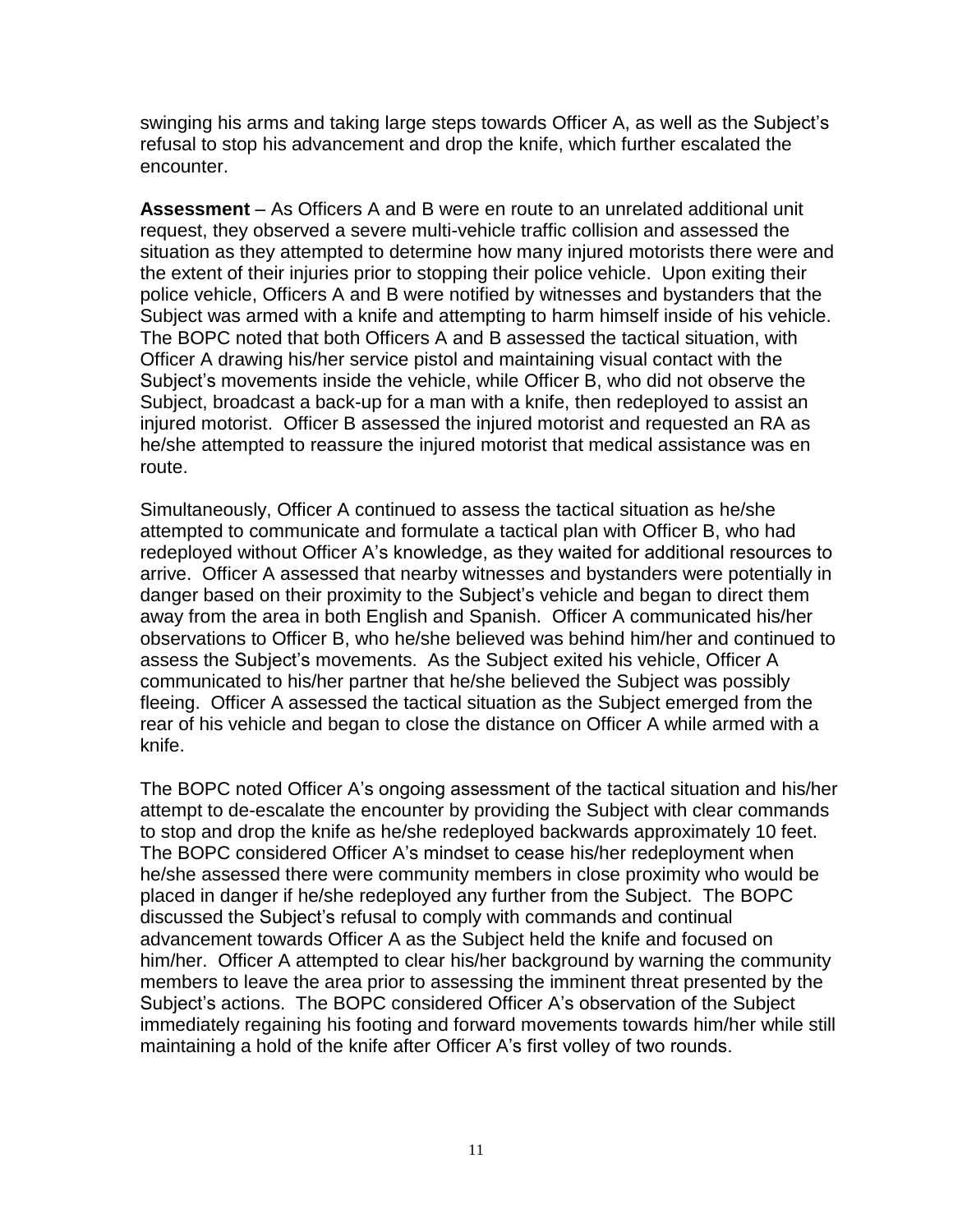Additionally, after firing his/her second volley of two rounds, Officer A assessed the Subject was still holding the knife as he rolled over and forward towards bystanders along the east sidewalk of San Pedro Street while attempting to gain his footing by raising up on his left arm and leg. The BOPC noted that it was during the Subject's rolling towards the crowd and raising up that Officer A discharged his/her third and final volley of two rounds. Officer A determined the Subject was no longer an imminent lethal threat and ceased firing.

Although not initially aware of the Subject walking towards Officer A, Officer B did broadcast a "shots fired, officer needs help" request as he/she moved to reposition himself/herself alongside Officer A as the OIS concluded. Officer B and additional officers positioned themselves beside Officer A as they maintained sight of the Subject and awaited the arrival of additional resources. Officers formulated a tactical plan involving lethal, less-lethal, and handcuffing roles and took the Subject into custody. Officers A and B continued their assessment of the tactical situation and moved together as a team to clear the Subject's vehicle for additional people.

The BOPC discussed the tactical situation and concluded the incident was dynamic and had escalated very quickly. The BOPC considered that only a short period of time had elapsed between the time Officers A and B arrived on scene to the initiation of the OIS. The BOPC noted both Officers A and B were assessing throughout the incident; however, the officers were faced with a chaotic scene as well as the erratic and aggressive behavior of the Subject as he exited and closed the distance with Officer A while armed with a knife. The BOPC considered that the officers were required to make split-second tactical decisions while processing multiple activities occurring simultaneously at the scene of a severe multi-vehicle traffic collision where a large crowd had gathered, and the injuries were significant.

**Time** – As Officers A and B encountered the multi-vehicle traffic collision, they initially believed they were dealing solely with a traffic collision scene. As they exited their vehicles, Officers A and B were confronted by alarmed witnesses and bystanders who advised that the Subject was armed with a knife and attempting to harm himself while inside his vehicle. Furthermore, Witness C advised Officer A that the Subject had caused the traffic collision. Officers A and B utilized time to assess the tactical situation, request a back-up for a man with knife, and kept their distance from the Subject's vehicle until additional resources arrived.

Officer A additionally utilized this available time to direct nearby witnesses and bystanders to move away from the area in English and Spanish due to the potential threat their proximity to the Subject's vehicle presented. Officer A continued to communicate his/her observations and attempted to formulate a tactical plan with Officer B who had, without his/her knowledge, redeployed to assist an injured motorist. The BOPC noted that Officer A observed the Subject exit his vehicle and advised Officer B that the Subject was possibly intending to flee and directed the Subject to show his/her hands. The Subject moved to the rear of his vehicle and immediately began advancing and closing the distance with Officer A, while armed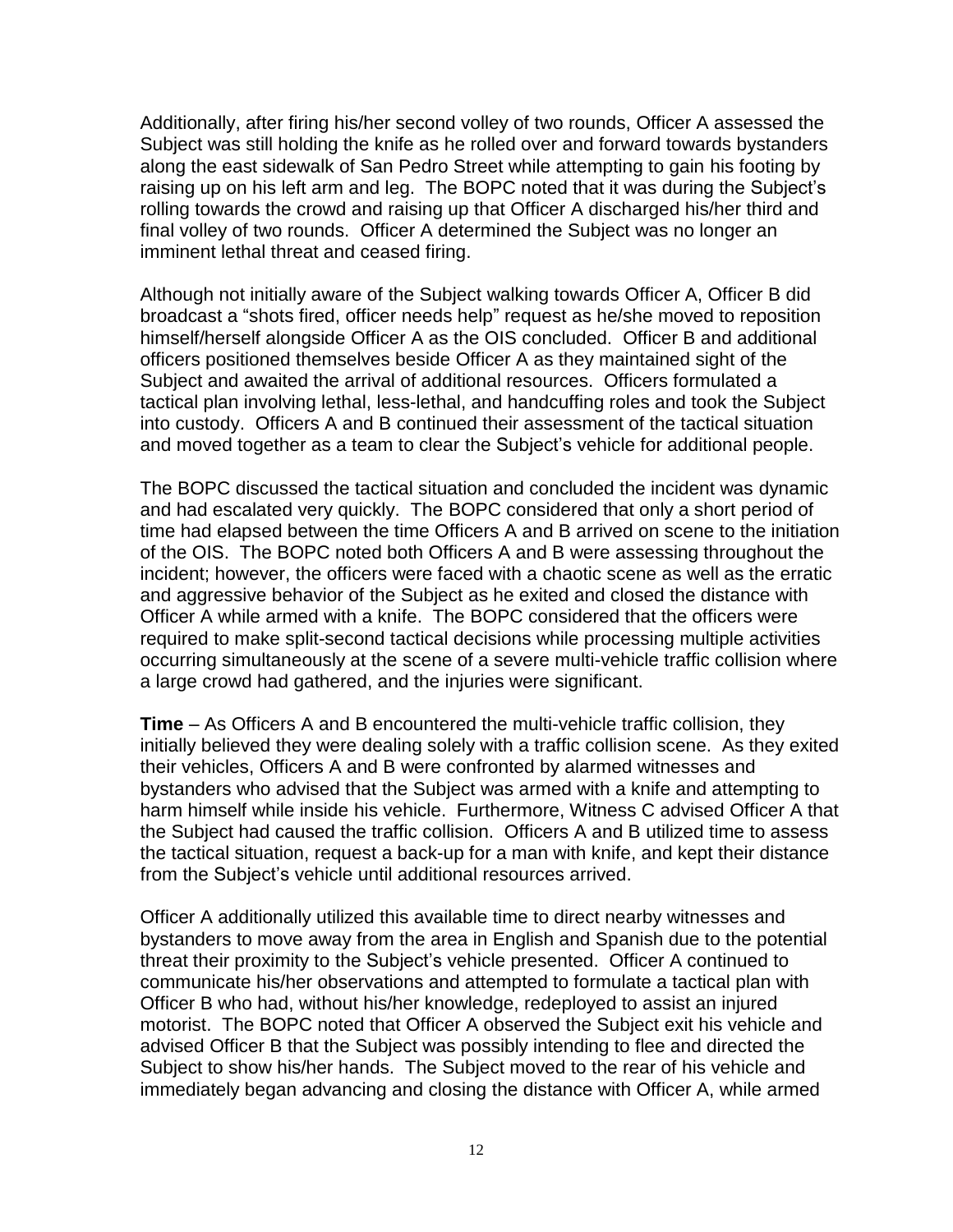with a knife, thus limiting Officer A's time to wait for additional resources. Officer A redeployed backwards toward the rear of Witness C's vehicle to gain distance as Officer A commanded the Subject to stay where he was and drop the knife multiple times. The Subject refused to comply and continued his aggressive movement towards Officer A, subsequently resulting in an OIS.

The BOPC noted that Officers A and B were en route to an unrelated additional unit request when they encountered a significant multi-vehicle traffic collision with injuries which had caused a large crowd to gather. The BOPC considered that Officers A and B requested additional resources immediately and maintained their distance as they waited for additional resources. Officer B utilized the available time to attempt to assist injured individuals as Officer A directed nearby witnesses and community members to a safe area away from the Subject's vehicle. The BOPC noted that Officer A utilized the available time to assess the tactical situation and consider lesslethal force options when he/she inquired if Officer B had his/her less-lethal force options available. The BOPC considered that Officers A and B had limited time from their arrival on scene to the OIS, with approximately five seconds elapsing from the time the Subject emerged from behind his vehicle to the OIS. The BOPC noted that the officers utilized their available time effectively; however, once the Subject exited his vehicle and advanced towards Officer A while armed with a knife, the incident escalated and led to a dynamic and rapidly evolving tactical situation in which time was limited and culminated in an OIS.

**Redeployment and/or Containment** – As Officers A and B exited their police vehicle and were advised that the Subject was armed with a knife and was attempting to harm himself inside his vehicle, Officers A and B positioned themselves alongside Witness C's vehicle to utilize the vehicle as cover. After broadcasting a request for a back-up for a man with a knife, Officer B redeployed to the east side of San Pedro Street, away from and southeast of Officer A to assist an injured motorist. Officer A attempted to direct large groups of witnesses and bystanders in English and Spanish to move away from the Subject's vehicle and to a safe area.

The BOPC noted that as Officer A maintained visual contact with the Subject's movements inside of his vehicle, he/she observed the Subject unexpectedly exit his vehicle and communicated to Officer B that the Subject may be attempting to flee. As the Subject moved around the rear of his vehicle and began to advance towards Officer A while armed with a knife, Officer A redeployed backwards as he/she directed the Subject to stay where he was and to drop the knife multiple times. The BOPC noted Officer A was mindful of the large crowd surrounding him/her and the Subject and ceased his/her redeployment backwards based on the lethal danger posed by the Subject. The Subject was still advancing towards Officer A, while armed with a knife in his right hand and had access to the bystanders. The Subject refused to comply with orders to stop and drop the knife, subsequently resulting in an OIS.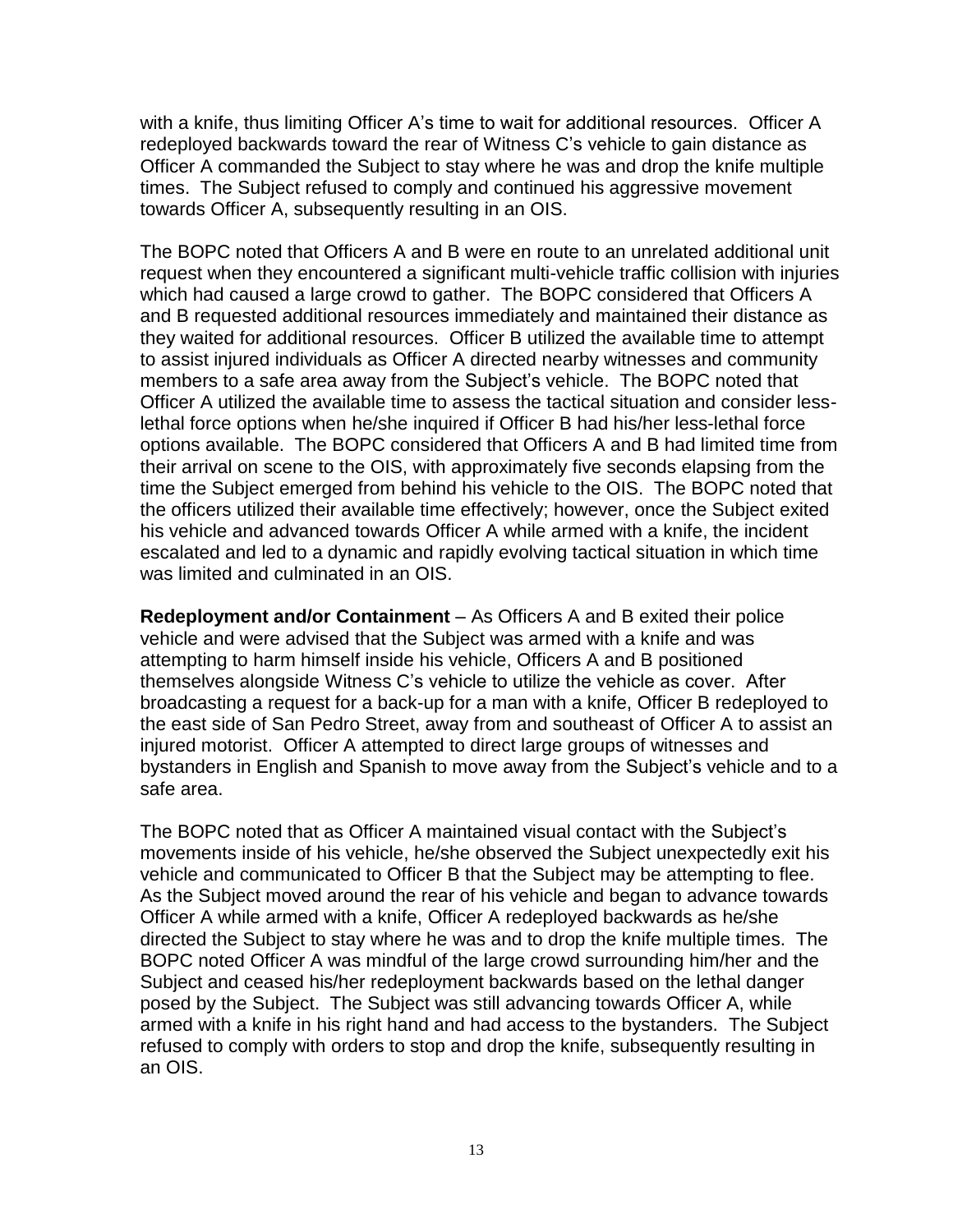Simultaneously, Officer B observed the Subject advancing on Officer A while armed with a knife and as the OIS began, Officer B broadcast a "shots fired, officer needs help" request as he/she redeployed around Victim A's vehicle in order to reposition to a location where he/she would be able to assist Officer A. The BOPC noted that Officer B redeployed to a position beside Officers A and C immediately after the conclusion of the OIS.

The BOPC noted Officers A and B had requested additional resources upon their arrival at scene and Officer A maintained visual contact with the Subject's vehicle to monitor the tactical situation. The BOPC considered the close proximity of the large crowd, Officer A's initial redeployment backwards away from the Subject, and Officer A's assessment of the potential lethal threat presented by the Subject's actions to both himself/herself and the large crowd nearby. The BOPC noted Officer A attempted to redeploy and contain the Subject during the incident; however, due to the Subject's sudden movement towards him/her while armed with a knife, as well as the large crowd which was in close proximity, Officer A was limited in his/her ability to continue to redeploy.

**Other Resources** – Immediately upon exiting their police vehicle and being informed that the Subject was armed with a knife and attempting to harm himself, Officer B utilized his/her hand-held police radio to request a back-up for a man with a knife. Additionally, Officer B requested an RA for Victim A who was incapacitated in her vehicle due to severe injuries sustained during the traffic collision. Officer A inquired if Officer B had less-lethal force options available to him/her; however, unbeknownst to him/her, Officer B had already redeployed away from Officer A to assist Victim A and did not hear his/her inquiry. Shortly following the OIS, Officer C assumed the role of the communications officer, directed additional units, and requested the response of an RA for the Subject and Victim A.

The BOPC considered that the officers came upon a significant traffic collision that unfolded quickly into a tactical situation shifting into a lethal force encounter, which did not allow time for additional resources to arrive. The BOPC noted Officer B's decision, though well-intended to assist severely injured motorists, limited Officer A's options whose priority was to maintain his/her role as the lethal cover officer. The BOPC considered that although Officers A and B immediately requested resources to respond and assist with a man with a knife, Officer B had relinquished his/her role as the contact officer and less-lethal force officer. The Subject's sudden and aggressive approach towards Officer A while armed with a knife, limited Officer A's available time to wait for additional resources to arrive to deploy other force options.

**Lines of Communication** – Officers A and B initially established lines of communication with each other when they exited their police vehicle and were notified that the Subject was armed with a knife and attempting to harm himself in his vehicle. Officer A drew his/her service pistol and assumed the role of lethal cover as he/she directed Officer B to request a back-up. Officer B utilized his/her hand-held police radio to establish lines of communication by advising CD his/her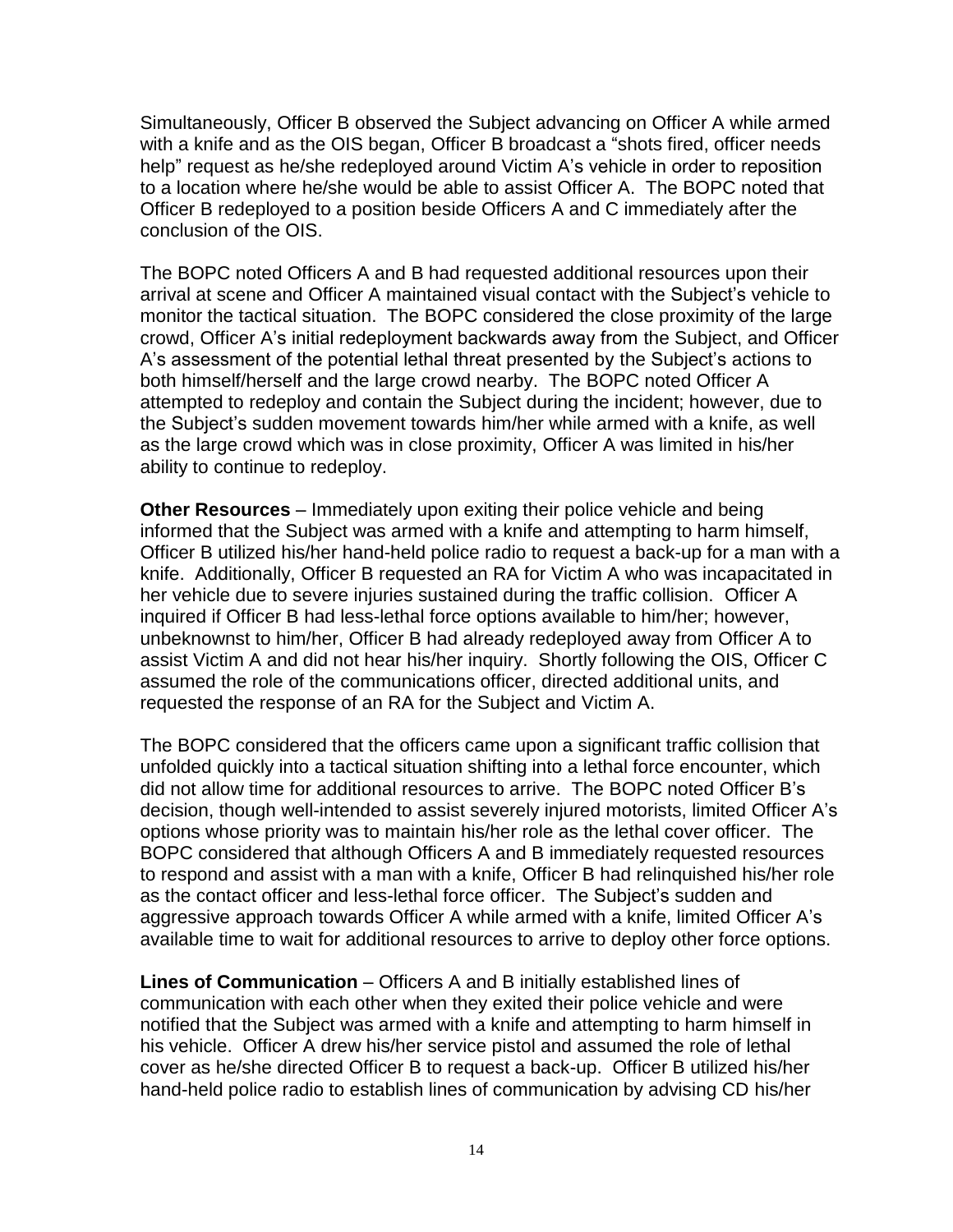unit was at the traffic collision radio call that had been broadcast and requested a back-up for a man with a knife.

Officer A then established lines of communication with Witness C who advised him/her that the Subject had caused the traffic collision. Officer A requested Witness C and the other bystanders surrounding the Subject's vehicle to move away and proceed to a safe area. Officer A attempted to establish lines of communication with the crowd as he/she commanded them to leave the area in English and in Spanish. Officer B redeployed to assist Victim A, who was incapacitated from significant injuries sustained in the traffic collision, but Officer B did not advise Officer A he/she was redeploying to assist Victim A. Officer B utilized communication to request a RA for Victim A and communicated with Victim A to reassure her that medical personnel would be arriving soon to help her.

Officer A attempted to communicate with Officer B as he/she believed he/she was behind him/her and advised him/her that they needed to utilize cover. Officer A asked if Officer B had less-lethal force options available, not knowing Officer B had already redeployed away from him/her and was at Victim A's vehicle. Officer A continued to attempt to communicate with Officer B as he/she advised that the Subject may be attempting to flee when he/she observed the Subject exit his vehicle. Officer A attempted communication with the Subject as soon as he exited his vehicle by commanding the Subject to show his hands. As the Subject moved out from behind his vehicle and began to close distance with Officer A, while armed with a knife in his right hand, Officer A attempted to de-escalate the encounter by ordering the Subject to stay where he was and to drop the knife several times. The BOPC noted that Officer A utilized both verbal and non-verbal commands in which he/she placed his/her left palm facing out and up to indicate he/she wanted the Subject to stop.

The BOPC considered that Officer A heard the Subject state he was not going to drop the knife as he advanced towards him/her and just prior to Officer A firing his/her service pistol. Officer B observed the Subject approaching Officer A while armed with a knife and communicated to CD a request for help as the OIS occurred. Officers A and B established lines of communication with the additional officers who responded and developed a tactical plan which included lethal, less-lethal, and handcuffing roles, resulting in the Subject being taken into custody.

The BOPC noted that Officers A and B encountered a significant multi-vehicle traffic collision scene with injuries, which evolved into a tactical situation of an erratic man armed with a knife. Though the BOPC recognized the rationale for Officer B's redeployment, the BOPC would have preferred that Officer B remain engaged in his/her role as contact officer coordinating tactical strategies with Officer A until the tactical situation had been rendered safe and additional resources had arrived. Officer A attempted to communicate with the Subject by providing clear verbal commands and non-verbal cues to stop and drop his knife. Based on the Subject's refusal to comply with commands and his unprovoked escalation of the encounter by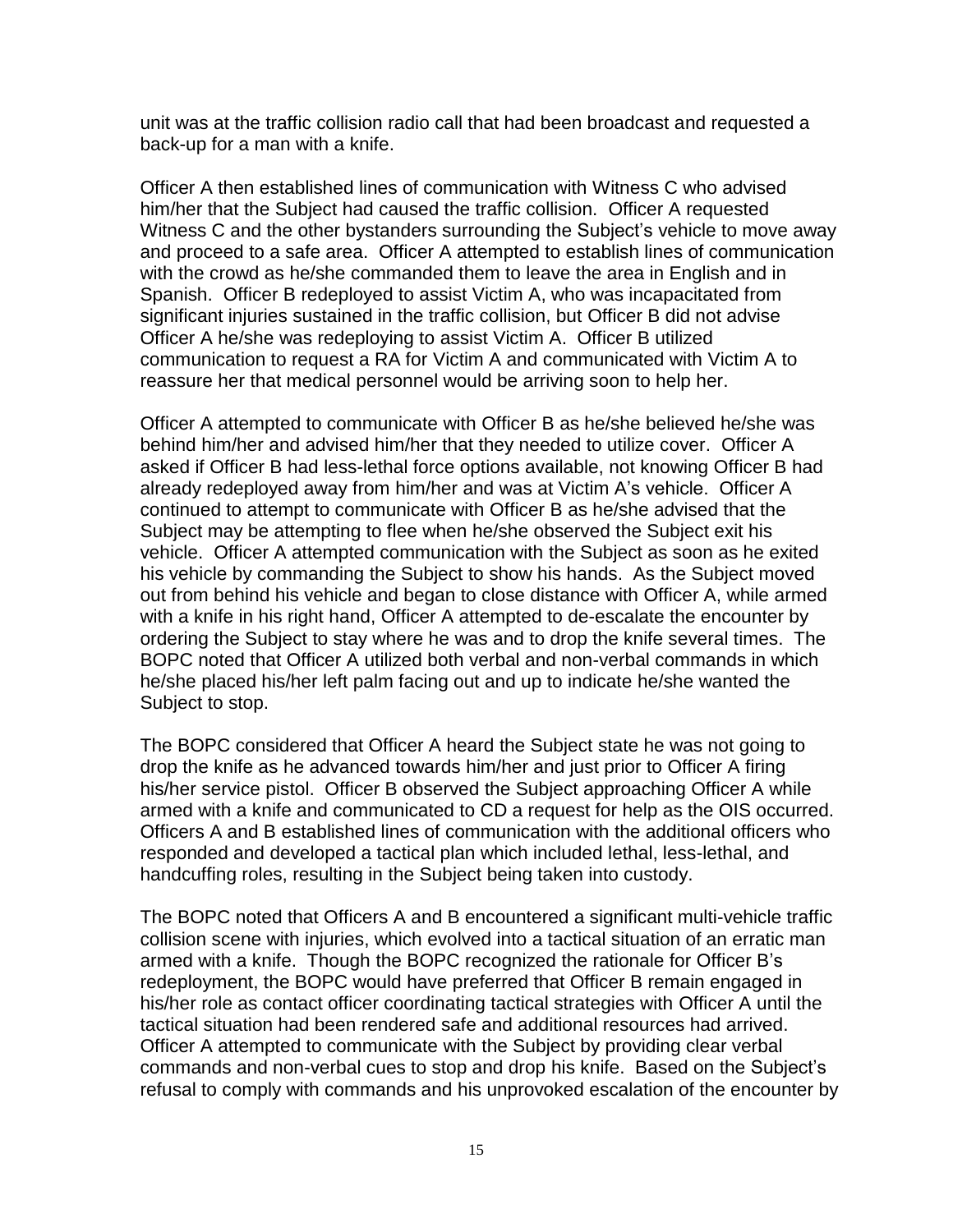advancing towards Officer A while armed with a knife, Officer A was limited in time and options. Officers A and B were presented with a rapidly evolving tactical scenario in which they were required to adapt their responses to the Subject's aggressive and threatening actions and render aid to those with significant injuries. Both officers were required to make decisions that balanced the safety and welfare of the public, themselves, and the Subject.

- The BOPC noted the following tactical considerations upon its review of this incident:
	- **1. Tactical Planning/Communication** -- (Substantial Deviation, without Justification – Officer B)

As the contact officer, Officer B, failed to develop and communicate a tactical plan with Officer A upon being advised the Subject was armed with a knife. Officer B redeployed 54 feet away from Officer A to assist Victim A, who was injured and failed to advise Officer A that he/she was doing so.

In this case, it was Officers A and B's second time working together. The officers had on a prior occasion discussed general tactical concepts related to their response to various tactical situations which included contact and cover, as well as lethal and less-lethal cover roles. Officers A and B were en route to an unrelated additional unit request when they happened upon a chaotic and significant multi-vehicle traffic collision. Officers A and B exited their police vehicle in an attempt to determine the number of injured motorists that required medical attention. Officers A and B were notified immediately as they arrived on scene by witnesses and bystanders that the Subject was armed with a knife and was attempting to harm himself inside of his vehicle.

Officer A drew his/her service pistol after being notified that the Subject was armed with a knife and maintained visual contact with the Subject's vehicle as he/she assumed a lethal cover role. Officer A communicated with Officer B to request a back-up unit, at which time Officer B utilized his/her hand-held police radio and broadcast a back-up request for a man with a knife. Officer B stated that he/she assessed the tactical situation, did not observe the Subject, and upon the request of bystanders, redeployed southeast of Officer A to the east sidewalk of San Pedro Street. Officer B did not communicate with Officer A regarding his/her intention prior to redeploying and relinquished his/her role as a contact officer without Officer A's knowledge.

Officer A was advised by Witness C that the Subject had caused the accident and was harming himself with the knife. Officer A immediately directed Witness C to exit her vehicle and move to a safe area as Officer A provided cover. Officer A believed Officer B was behind him/her assisting injured motorists as he/she attempted to communicate and formulate a tactical plan with him/her. Officer A stated that they should attempt to deploy to cover and inquired if Officer B had less-lethal options available; however, Officer B was already at Victim A's vehicle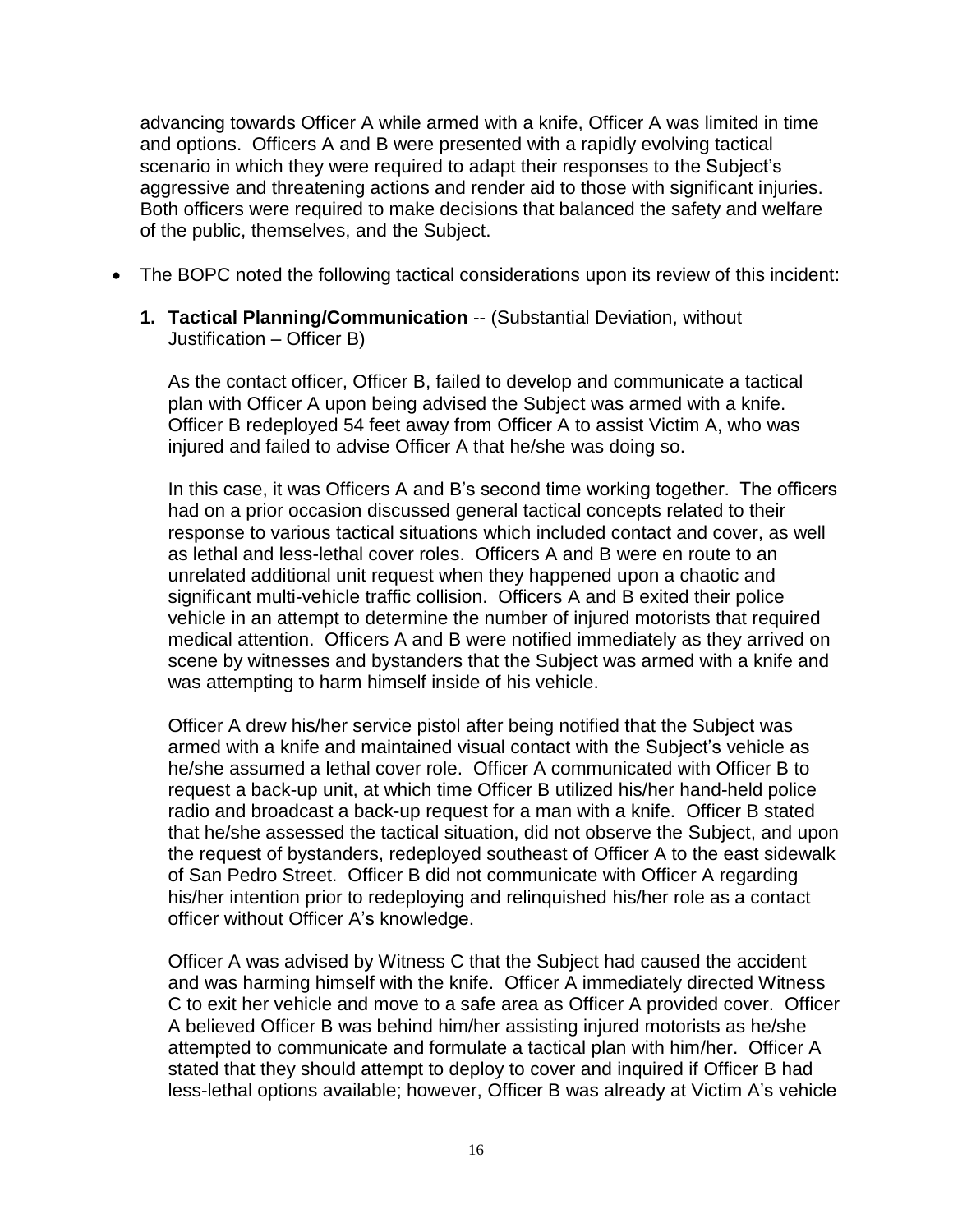when Officer A advised Officer B that they needed to seek cover and inquired if Officer B had less-lethal force options available. Additionally, once Officer A observed the Subject exit his vehicle, he/she communicated to Officer B that he/she believed the Subject was fleeing. However, based on Officer B's position and his/her focus on assisting an injured motorist, he/she was not aware of Officer A's attempts to communicate with him/her, or aware of the Subject's advancement towards Officer A while armed with a knife until the OIS commenced.

The BOPC determined that Officer B's failure to communicate his/her redeployment to Victim A's vehicle with Officer A created a tactically disadvantageous position for both officers. Officer B's lack of tactical communication, planning, and coordination with Officer A hindered Officer A's tactical options in which he/she reacted to the Subject advancing towards him/her while armed with a knife and without his/her partner. The BOPC noted that Officer B's assessment was due to not having visual contact with the Subject and Officer B determining the potential danger in the tactical situation was secondary to providing medical assistance to Victim A, an injured motorist. The BOPC noted Officer B's lack of situational awareness of the Subject's advance on Officer A while holding a knife, which was due to Officer B being focused on rendering aid to an incapacitated motorist. Additionally, the BOPC noted the distance between Officers A and B was 54 feet at the time of the OIS, and although there was a clear line of sight, the distance prevented proper tactical coordination and the ability for Officer B to render immediate aid to his/her partner.

The BOPC would have preferred that Officer B, based on his/her knowledge of the likelihood of the Subject being armed with a knife demonstrated through Officer B's request for a back-up, prioritize addressing the tactical threat of the Subject prior to rendering medical aid to injured motorists. Additionally, the BOPC would have preferred that Officer B stay in close proximity to Officer A and maintain his/her role as the contact and less-lethal cover officer, following Officer A's assumption of the lethal cover role. Officer B had been informed by multiple witnesses that the Subject was armed with a knife and acting erratically prior to redeploying to Victim A. Officers are trained to function as a team; however, there was a lack of planning and coordination between Officers A and B. In the time it took Officer B to return to Officer A's position, the OIS had already concluded. Although the BOPC acknowledges this was a dynamic and rapidly shifting tactical scenario, the BOPC would have preferred that Officer B maintain his/her situational awareness, provide clear tactical communication, and maintain his/her role as contact and less-lethal officer, which would have allowed for a more coordinated approach. Officer B's concern for the medical treatment of persons involved in the traffic collision was well intended; however, the safety of the public and the officers from an emerging tactical concern posed by the Subject was of significant priority. The BOPC has given consideration to Officer B's rationale for his/her actions; however, Officer B's lack of communication with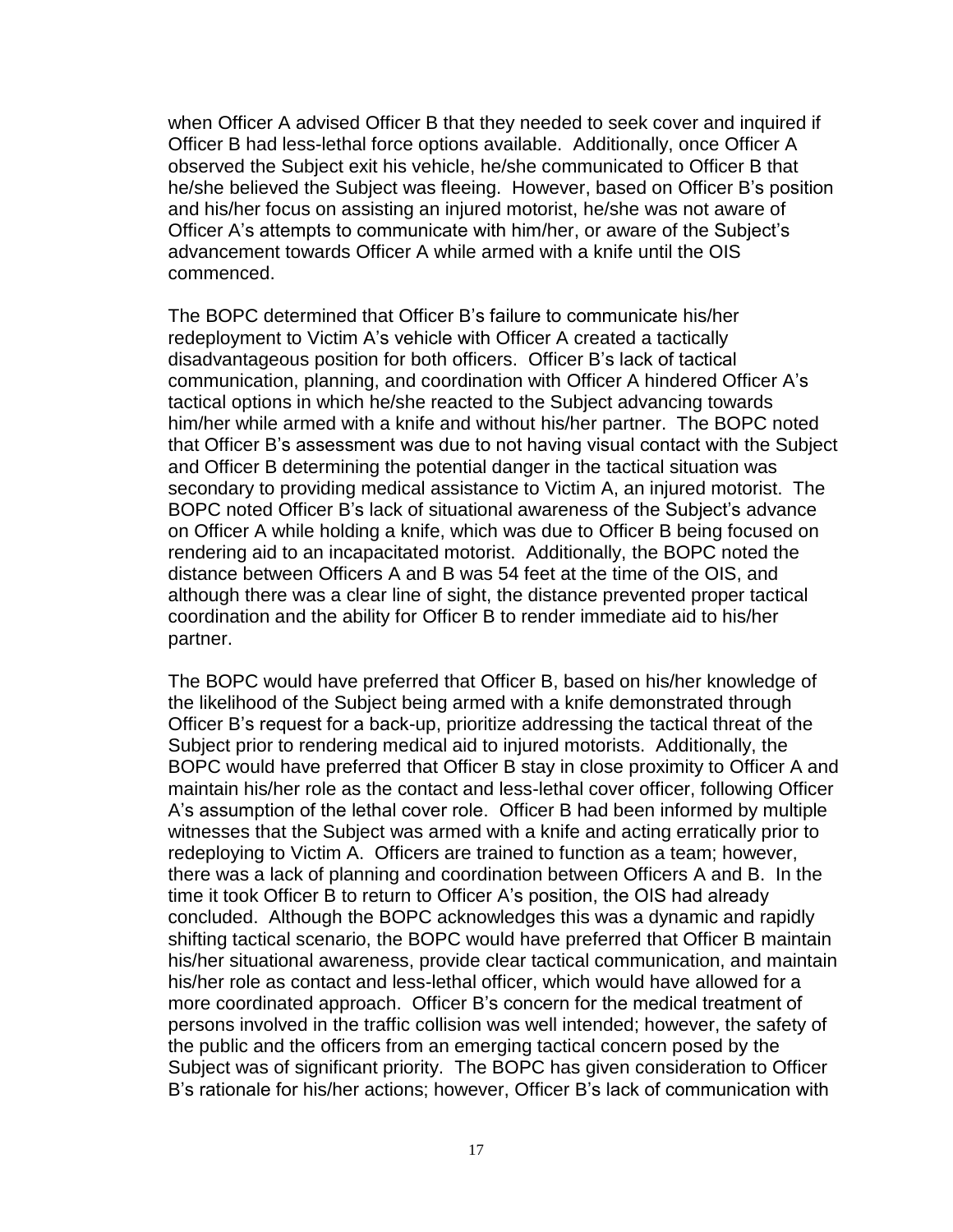Officer A as he/she elected to redeploy to assist an injured motorist, hindered tactical coordination and the formulation of a sound tactical plan, placing Officer A in a difficult and tactically disadvantageous position. Officer A was left to deal with an armed and unpredictable individual, unaccompanied by his/her partner, which resulted in an OIS.

Based on the totality of the circumstances, the BOPC determined, that Officer B's lack of tactical planning and communication was a substantial deviation, without justification, from approved Department tactical training.

Although the BOPC acknowledged that Officer A attempted to communicate with Officer B, who had already redeployed to Victim A's vehicle, as Officer A attempted to maintain his/her role as lethal cover, the BOPC would have preferred that Officer A discuss a tactical plan and coordinate with Officer B upon being advised by Witness C that the Subject had caused the traffic collision, was armed with a knife, and was attempting to harm himself.

Based on the totality of the circumstances, the BOPC determined that Officer A's tactical planning and communication during this incident did not deviate from approved Department tactical training.

#### **2. Utilization of Cover**

In this instance, Officer A initially utilized Witness C's vehicle for cover and provided cover for Witness C when having Witness C exit her vehicle to a safer area. Officer A redeployed backward and away from the Subject as the Subject advanced towards him/her; however, Officer A did not fully utilize available nearby cover immediately prior to his/her OIS.

Upon exiting his/her police vehicle, Officer A was advised by Witness C that the Subject was armed with a knife and was attempting to harm himself in his vehicle. The BOPC noted that Officer A was informed by Witness C that the Subject had caused the collision and was acting erratically. Officer A, based on the information provided to him/her that the Subject was armed with a knife, immediately drew his/her service pistol and utilized Witness C's vehicle as cover based on his/her angle and position to the Subject's vehicle. Officer A also advised Witness C to exit her vehicle and move to a safe area. The BOPC considered that Officer A maintained sight of the Subject's vehicle, which included observing the Subject's movement within his vehicle, and stood in front of Witness C as Officer A directed Witness C to exit her vehicle and move to a safe area.

The BOPC noted that the Subject abruptly exited his vehicle. Though Officer A observed the Subject exit his vehicle, the Subject's movements were obscured behind the vehicle. The BOPC considered that the Subject's movement around his vehicle and his sudden advancement on Officer A, while armed with a knife,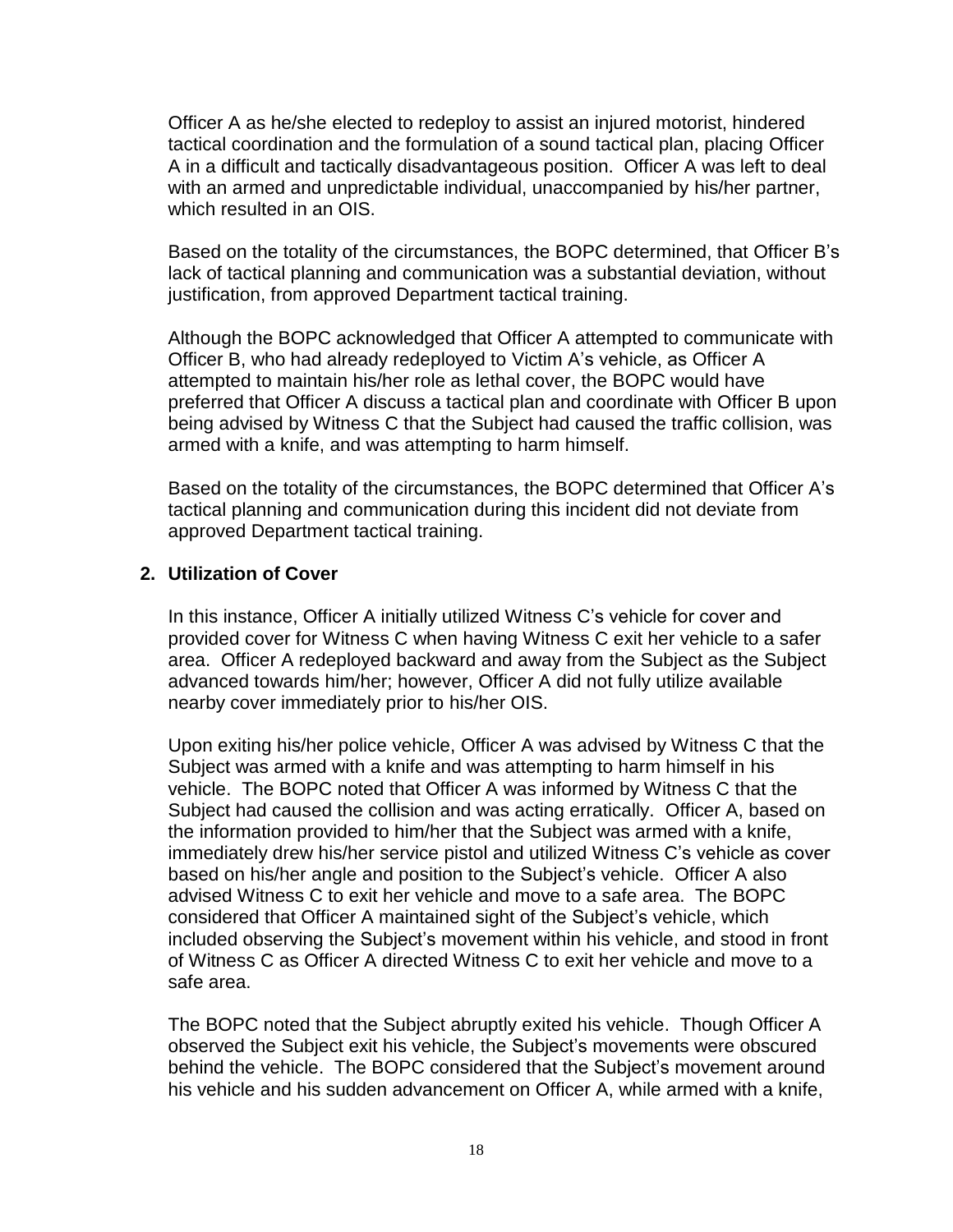shifted Officer A's position and angle in relation to the Subject, which caused Witness C's vehicle to no longer provide Officer A cover. Officer A redeployed backwards approximately 10 feet in a northern direction as he/she attempted to gain distance from the Subject and de-escalate the encounter. Officer A commanded the Subject to stop and drop his knife multiple times. The BOPC noted that Officer A was concerned with the proximity of the large crowd surrounding the traffic collision and cognizant of the crowd's safety, which limited his/her ability to continue to further redeploy. The BOPC opined that the Subject's refusal to comply and continued advancement as an imminent threat limited Officer A's ability to seek further cover as the Subject was focused and closing distance on Officer A.

In this instance, the BOPC would have preferred that Officer A utilize the available nearby cover of the rear of Witness C's vehicle, when feasible, in order to minimize his/her exposure when confronting an armed suspect; however, the BOPC considered that Officer A was presented with an armed suspect who was refusing to comply with commands to stop and drop his knife while continuing to advance towards him/her. The BOPC considered that Officer A was mindful of cover upon learning that the Subject was armed with a knife and his/her utilization of Witness C's vehicle to initially maintain a position of cover. The Subject's sudden and rapid advance from behind his vehicle altered Officer A's position in relation to the Subject when the Subject's movements caused the angle to change as Officer A redeployed and was no longer utilizing Witness C's vehicle as cover. The BOPC considered that though there was additional available cover, Officer A was focused on the Subject who presented an imminent threat to him/her and was closing the distance with Officer A and bystanders behind him/her. The utilization of cover is secondary in consideration when an officer is presented with an imminent threat to the public and themselves. Had Officer A redeployed further behind the trunk of Witness C's vehicle, the angle could have endangered the injured motorists and witnesses who would then have been in Officer A's background. The BOPC also considered that if Officer A moved further backwards, he/she risked losing his/her focus and awareness of the Subject's actions and position, along with increasing the risk of Officer A falling or colliding with vehicles.

Based on the totality of the circumstances, the BOPC determined that while identified as an area for improvement, Officer A's actions were not a deviation from approved Department tactical training.

- The BOPC also considered the following:
	- **Tactical Planning**  The investigation revealed that Officers A and B had worked together on one prior occasion. On the day of the incident, Officers A and B did not have a further discussion with regard to tactical concepts or strategies. In addition, upon the arrival of additional officers, Officer A, who had already been involved in the OIS, was assigned as a lethal cover officer in their approach to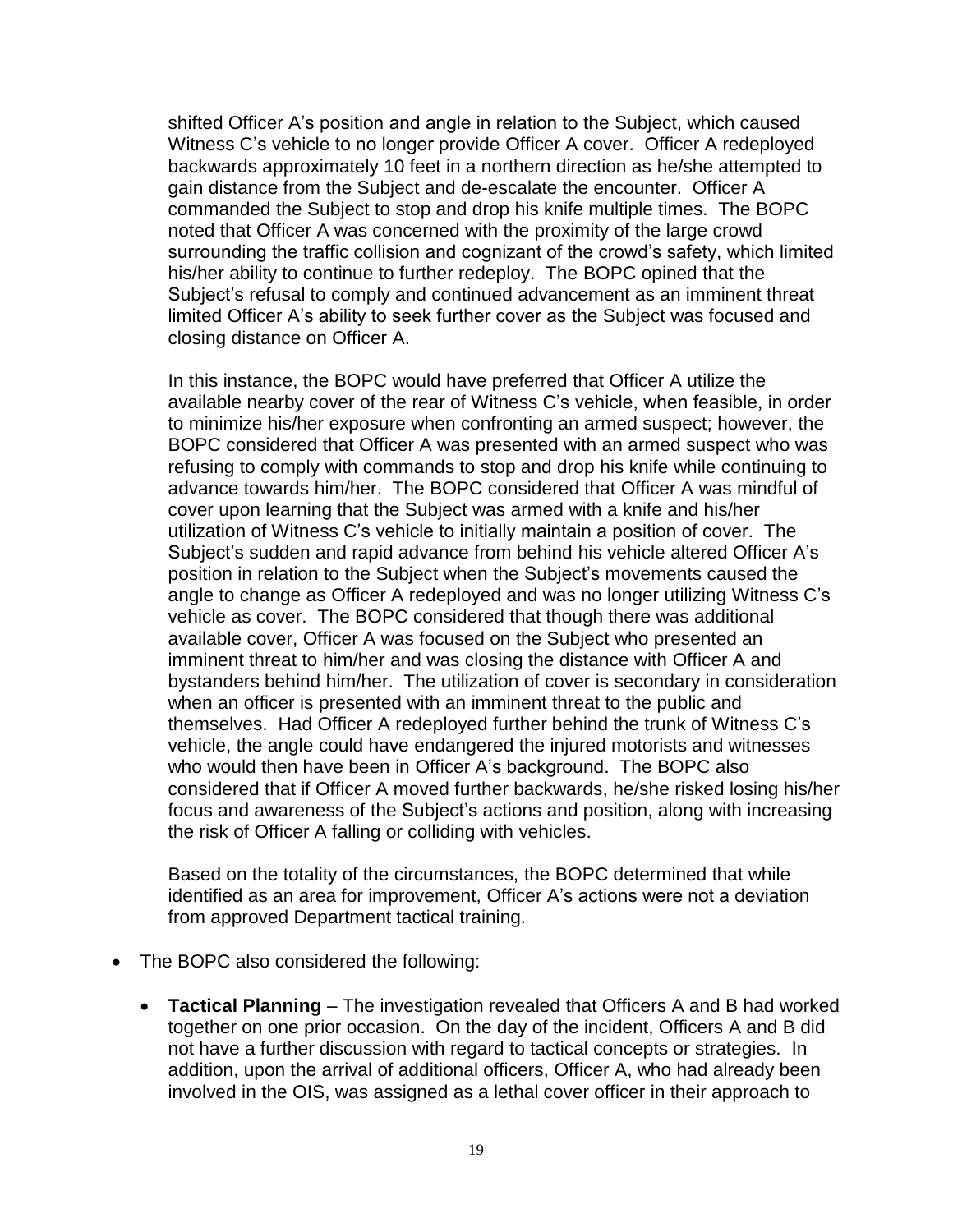take the Subject into custody. The officers were reminded of the importance of discussing tactical roles prior to starting their shift to ensure operational success. Although this incident was dynamic, officers were also to be reminded to exclude involved personnel from further tactical roles when additional uninvolved personnel are available.

- **Situational Awareness (Background)**  The investigation revealed that Officer A directed a large crowd of bystanders and witnesses to leave the area for their safety, both in English and in Spanish. Although there were potential motorists and bystanders in the background at a distance from the OIS, this issue was created by the Subject's movements towards Officer A. Officer A was reminded to be mindful of his/her background during potential deadly force encounters and, when able, to attempt to remove uninvolved community members to allow officers to focus on the Subject without other distractions.
- **Contact/Arrest Team**  The investigation revealed that Officers E and F approach to handcuff the Subject placed them in front of Officer A who was providing lethal cover. Officer A lowered his/her service pistol to prevent covering Officers E and F as they positioned themselves to grasp the Subject's arms and handcuff him. The officers were reminded to communicate any changes in their tactical plan and adjust their positions as needed to optimize coordination and officer safety.
- **Drawing Service Pistol While Seated in Vehicle** The investigation revealed that Officer C, who was the passenger officer, drew his/her service pistol as the police vehicle was slowing to a stop. Officer C was responding to the help call and observed the Subject approaching Officer A during the OIS. Although Officer C observed the Subject's actions and a portion of the OIS, Officer C was reminded that there is a heightened concern for an unintentional discharge when drawing a service pistol while seated in a moving police vehicle and the subsequent exiting from the police vehicle.
- **Preservation of Evidence**  The investigation revealed that as Officer E grasped the Subject's right wrist, the knife fell from the Subject's right hand. Officer D utilized his/her left foot to move the knife. In this case, the proximity in which the knife fell from the Subject was a factor in repositioning the knife; however, Officer D was reminded that if evidence must be moved, officers should don appropriate personal protective equipment to minimize altering or contaminating the evidence.
- The evaluation of tactics requires that consideration be given to the fact that officers are forced to make split-second decisions under very stressful and dynamic circumstances. Tactics are conceptual and intended to be flexible and incident specific, which requires that each incident be looked at objectively and the tactics be evaluated based on the totality of the circumstances.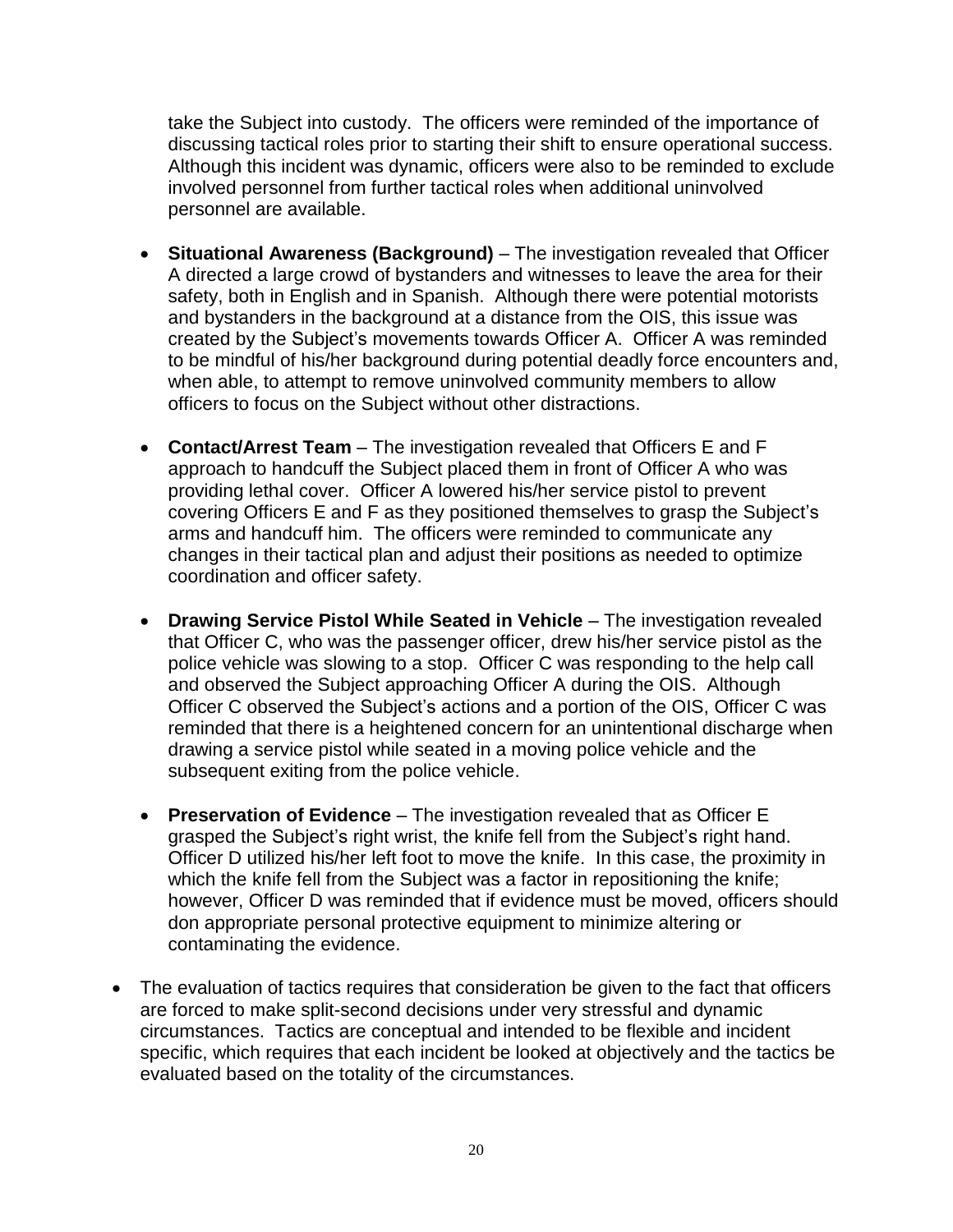The BOPC found Officer B's Tactics to warrant Administrative Disapproval and Officer A's Tactics to warrant a Tactical Debrief.

### **B. Drawing and Exhibiting**

### • **Officer A**

#### First Occurrence

According to Officer A, immediately upon his/her arrival at the traffic collision scene, he/she was directed to the Subject's vehicle by people pointing towards the vehicle and observed a person moving around inside of the vehicle. A witness advised Officer A that the Subject caused the traffic collision, was armed with a knife, and wanted to kill himself. Multiple witnesses pointed towards a vehicle, and Officer A observed the Subject inside of the vehicle. Officer A drew his/her service pistol based on his/her belief that the Subject was armed with a knife and that the Subject was acting in an erratic and potentially suicidal manner. This caused Officer A to believe that that the tactical situation could lead to the use of deadly force to defend himself/herself and others.

#### Second Occurrence

According to the investigation, Officer A holstered his/her service pistol for a brief moment after the Subject was handcuffed. Officer A drew his/her service pistol a second time and proceeded to clear the Subject's vehicle with Officer B. Officer A approached the Subject's vehicle with Officer B and ensured there were no victims or additional suspects inside. Once the Subject's vehicle was deemed clear, Officers A and B holstered their service pistols.

The BOPC conducted a thorough evaluation of the reasonableness of Officers A's two occasions of drawing and exhibiting of his/her service pistol. The BOPC considered that Officer A and his/her partner had come upon the scene of a significant traffic collision. Officer A was immediately notified by a witness that the Subject was in his vehicle, had caused the traffic collision, was armed with a knife, and was attempting to harm himself. The BOPC noted that Officer A observed movement within the Subject's vehicle and Officer A believed it was the Subject moving around in an erratic manner. Officer A drew his/her service pistol based on the information provided by witnesses that the Subject was armed with a knife and was potentially suicidal, which presented a danger to the officers and the surrounding community members.

The BOPC noted that immediately following the Subject being handcuffed, Officer A momentarily holstered his/her service pistol. Officer A observed Officer B proceed towards the Subject's vehicle and drew his/her service pistol a second time in order to assist Officer B with clearing the Subject's vehicle of any additional persons. The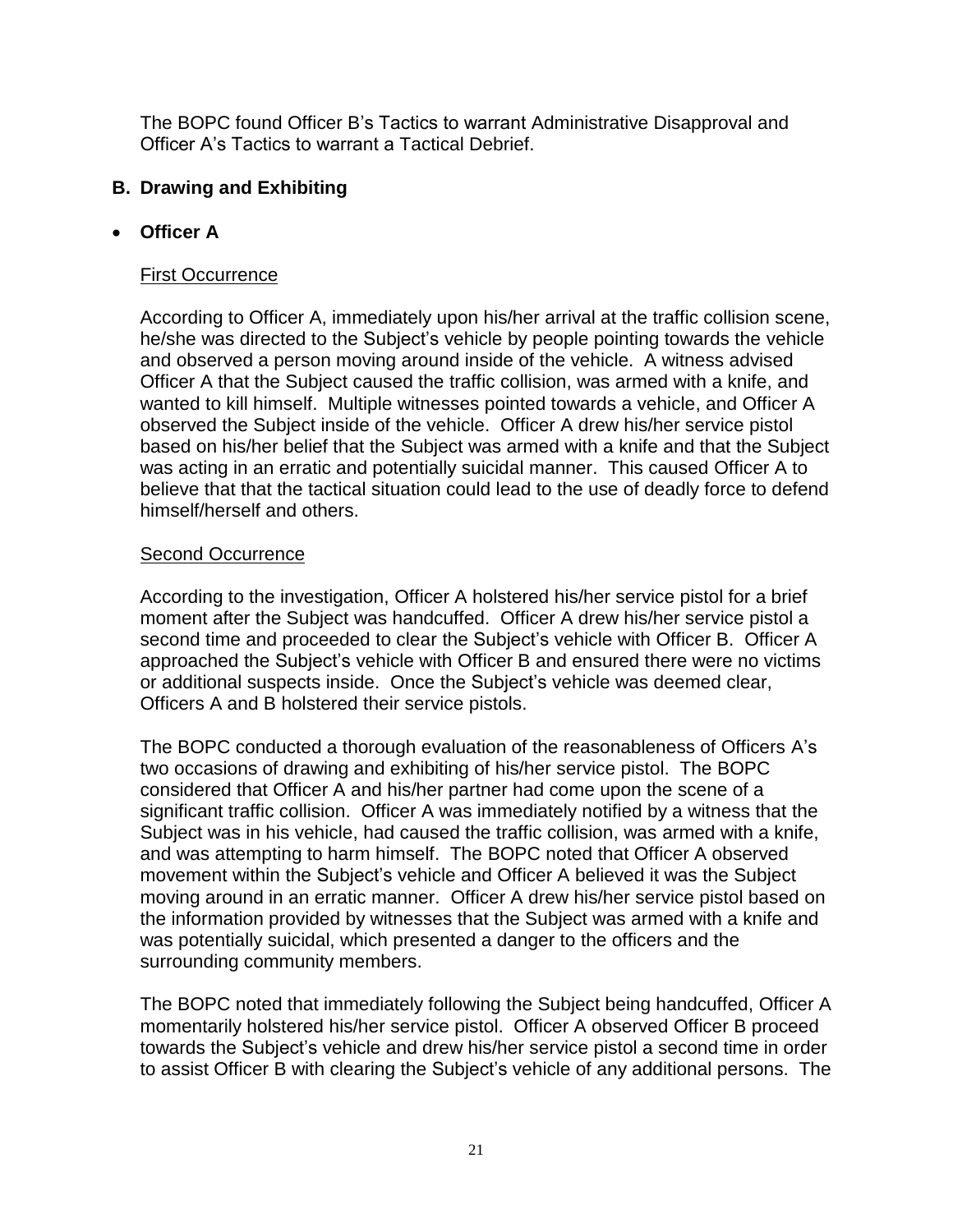BOPC noted that Officer A advised his/her intention was to conduct a visual search of the Subject's vehicle to ensure there were no further threats or victims.

Based on the totality of the circumstances and for both occurrences, the BOPC determined, that an officer with similar training and experience as Officer A, while faced with similar circumstances, would reasonably believe that there was a substantial risk that the situation may escalate to the point where deadly force may be justified.

Therefore, the BOPC found Officer A's drawing and exhibiting of a firearm to be In Policy.

### • **Officer B**

#### First Occurrence

According to Officer B, he/she was facing northbound as he/she stood near the driver's side of Victim A's vehicle. Officer B heard gunfire immediately upon broadcasting his/her RA request. Upon hearing to second gunshot, Officer B turned westbound and observed that Officer A had drawn his/her service pistol and the Subject was falling onto the ground. Officer B observed that the Subject had a knife in his right hand and that the Subject's arm was moving up and down. According to the investigation, Officer B did not recall unholstering his/her service pistol at that point.

According to the investigation, immediately prior to the OIS, Officer B was at Victim A's vehicle. Officer B stepped back from Victim A's vehicle and looked to his/her west as Officer A made verbal contact with the Subject. As Officer A discharged his/her first two rounds, Officer B stepped into the street, raised his/her left hand which was holding his/her hand-held police radio, and simultaneously drew his/her service pistol with his/her right hand. Officer B broadcast that shots had been fired and that officers required help. Officer B stated that he/she did not hear his/her partner giving commands and was not aware of the Subject's presence prior to the OIS. Officer B did not recall drawing his/her service pistol at that point in time.

#### Second Occurrence

According to Officer B, Officer B repositioned him/herself behind a back-up officer. Officer B believed the tactical situation might require the use of deadly force because the Subject was down, but still holding the knife in his right hand. Officer B drew his/her service pistol based on this observation.

#### Third Occurrence

Officer B stood next to Officers A, C, and D while holding his/her service pistol and waited for additional resources. Officer B holstered his/her service pistol, retrieved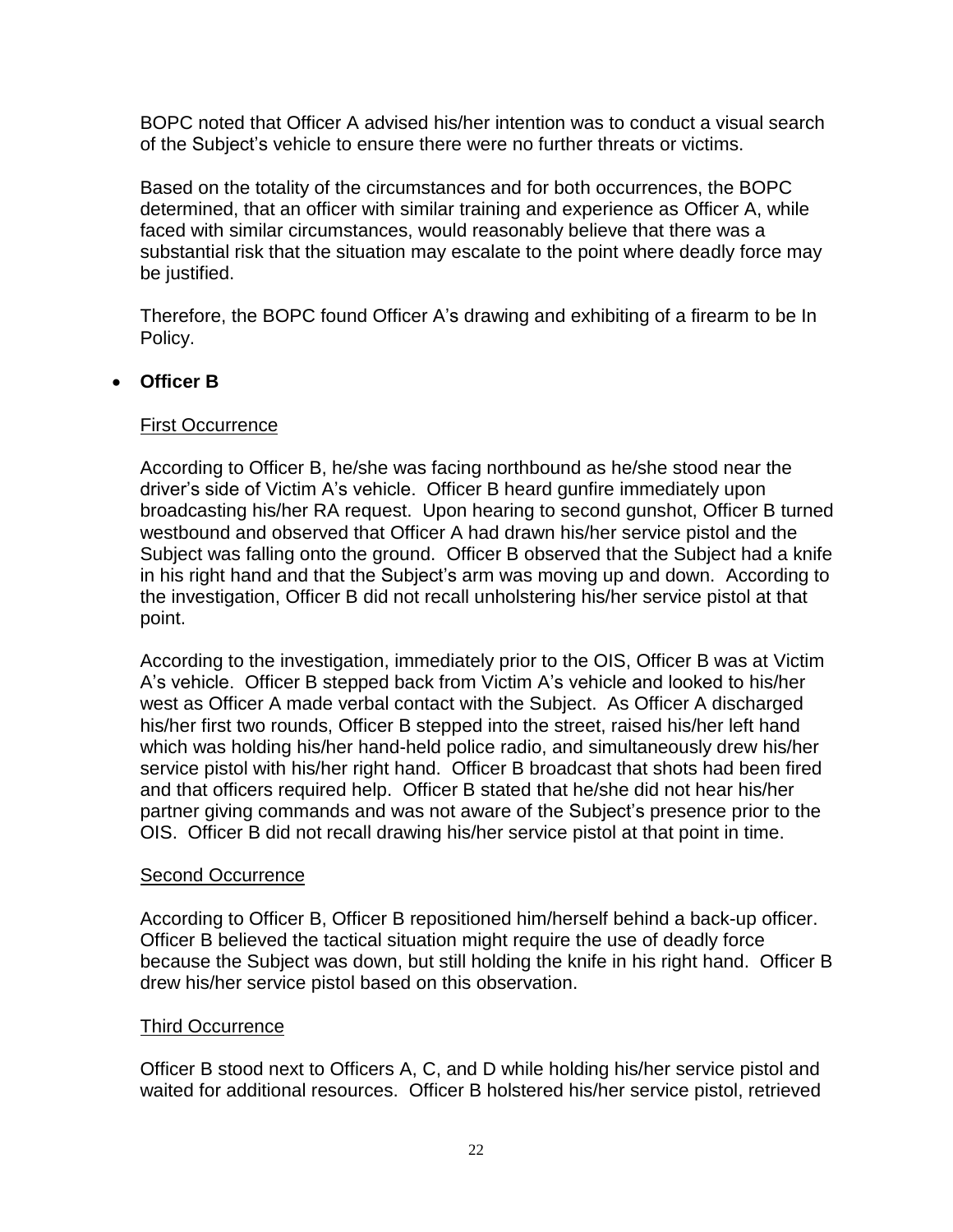latex gloves from his/her police vehicle, and returned to his/her position drawing his/her service pistol for a third time. When Officer B returned to his/her position beside Officer C, the circumstances in which he/she initiated his/her second drawing of his/her service pistol had not changed. The Subject was down and still holding onto the knife in his right hand.

The BOPC also conducted a thorough evaluation of the reasonableness of Officer B's drawing and exhibiting of his/her service pistol. The BOPC noted that Officer B drew his/her service pistol on three separate occasions during this incident.

The BOPC noted upon Officer B's arrival at scene Officer B was advised by multiple witnesses and bystanders that the Subject was in his vehicle, armed with a knife, and attempting to harm himself. Officer B repositioned north, away from the Subject's vehicle as he/she broadcast a back-up for a man with a knife. The BOPC noted that Officer B became aware of the Subject after the Subject had exited his vehicle and was closing the distance to Officer A while armed with a knife in his right hand. The investigation determined that immediately prior to Officer A discharging his/her first two rounds from his/her service pistol, Officer B stepped west into the street, drew his/her service pistol, and utilized his/her hand-held police radio in his/her left hand to broadcast a "shots fired, officer needs help" request.

The BOPC considered that Officer B holstered his/her service pistol and redeployed from his/her position alongside the driver's side of Victim A's vehicle as the OIS continued and repositioned himself/herself just east of Officers A and C. The BOPC noted that Officer B observed the Subject positioned on the ground but that he was still armed with the knife. Officer B drew his/her service pistol a second time based on his/her belief that the tactical situation could lead to the use of deadly force and provided lethal cover alongside Officers A, C, and D.

The BOPC noted that as officers awaited the arrival of additional resources, Officer B holstered his/her service pistol, retrieved latex gloves from his/her police vehicle, and drew his/her service pistol a third time immediately following his/her donning of his/her latex gloves as the tactical incident remained unchanged. The Subject was still laying on the ground; however, the Subject was still armed with the knife in his right hand. Officer B drew his/her service pistol a third time based on this observation and a reasonable belief that the tactical situation could lead to the use of deadly force. The BOPC noted that as additional resources arrived, and a tactical plan was formulated, Officers A and B assumed the roles of lethal cover prior to officers approaching and handcuffing the Subject.

Based on the totality of the circumstances of the three occurrences, the BOPC determined that an officer with similar training and experience as Officer B, while faced with similar circumstances, would reasonably believe that there was a substantial risk that the situation may escalate to the point where deadly force may be justified.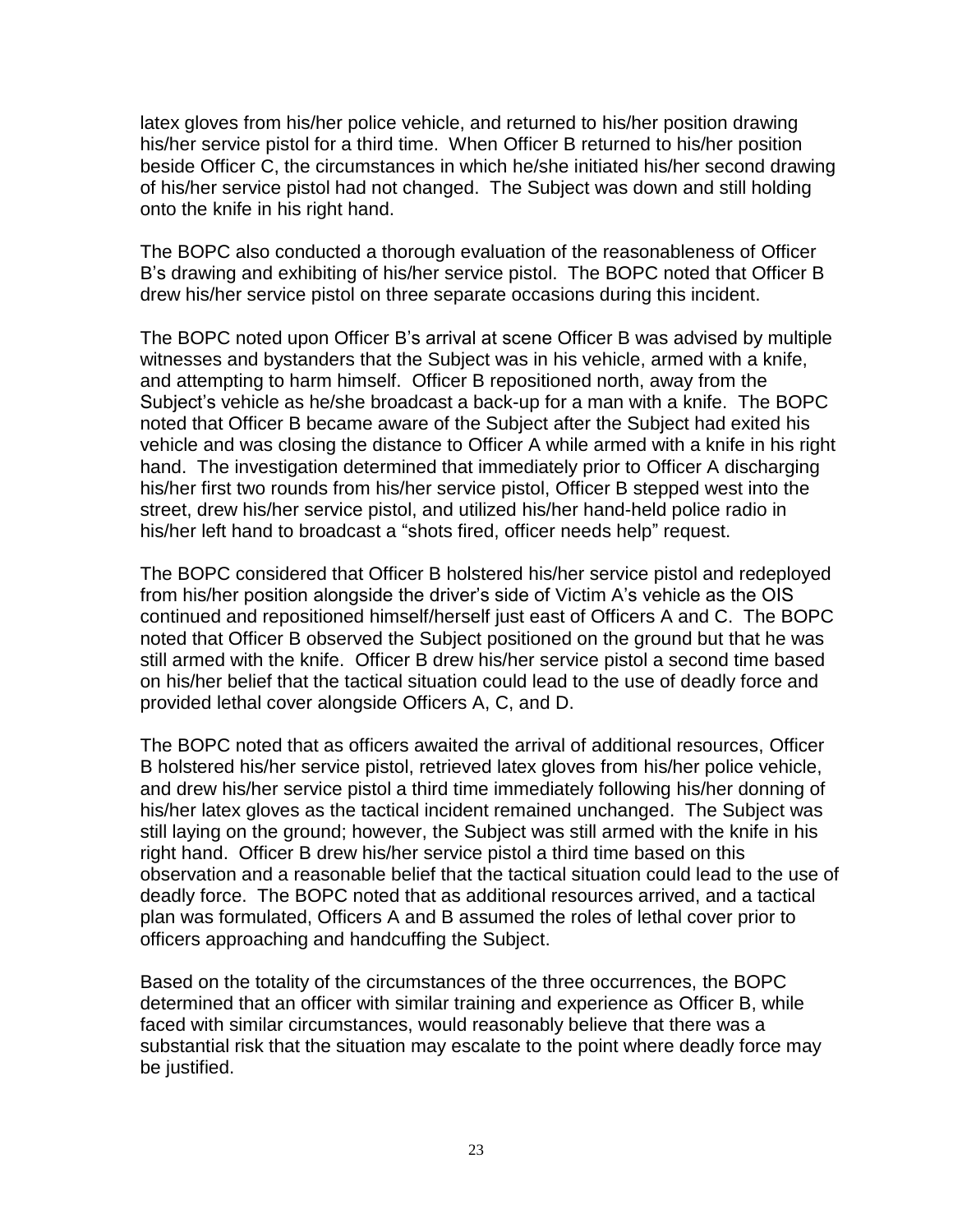Therefore, the BOPC found Officer B's drawing and exhibiting of a firearm to be In Policy.

### **C. Lethal Use of Force**

• **Officer A** – (pistol, 6 rounds discharged in three volleys of fire)

The BOPC noted the severity of the Subject's self-inflicted lacerations to both his arms as depicted in the photographs contained in the autopsy report. The BOPC also considered that the Subject had just been involved in a significant multi-vehicle traffic collision, yet the Subject exited his vehicle preceding the OIS and walked from his vehicle.

**Volley One** – (two rounds discharged in a southerly direction from an approximate distance of 36 feet)

The investigation determined that, Volley One was discharged in 0.73 seconds. The Subject was 26 feet from Victim A. All three volleys were discharged in a total time of 6.18 seconds.

According to Officer A, upon his/her arrival at the traffic collision scene, he/she was immediately advised by Witness C that the Subject had caused the traffic collision, was armed with a knife, and was attempting to harm himself. Officer A drew his/her service pistol and continued to observe the Subject's vehicle while waiting for additional resources. Officer A observed the Subject exit his vehicle with a knife in his hand. Officer A observed that the knife's blade was facing in his/her direction and the Subject was waving the knife around. Officer A observed the Subject emerging from the rear of his truck and begin advancing towards Officer A. Officer A redeployed backwards to seek cover and gain some distance. Officer A described the Subject as walking confidently and with a smirk on his face, as if he was proud that he had hurt all those people. Officer A directed the Subject to drop the knife multiple times, to which Officer A heard the Subject respond, that he was not going to drop the knife. Officer A observed that the Subject refused to comply with his/her commands, continued closing the distance while armed with a knife, he was sweating profusely, and appeared furious. The Subject's erratic behavior and refusal to comply with commands caused Officer A to form the opinion that the Subject was possibly under the influence of drugs and that the Subject intended to continue his aggressive behavior. Officer A believed the Subject advanced to within approximately 15 feet of him/her, at which time Officer A did not feel safe and believed the tactical situation had escalated to a life-threatening level. Officer A recalled training he/she had received and other lethal force incidents in which Subjects carrying knives would quickly close the distance on the officer.

Based on the Subject's refusal to comply with commands to stop and drop the knife, his continued aggressive advance towards Officer A while armed with a knife, Officer A believed the Subject would slash his/her throat. Officer A discharged one round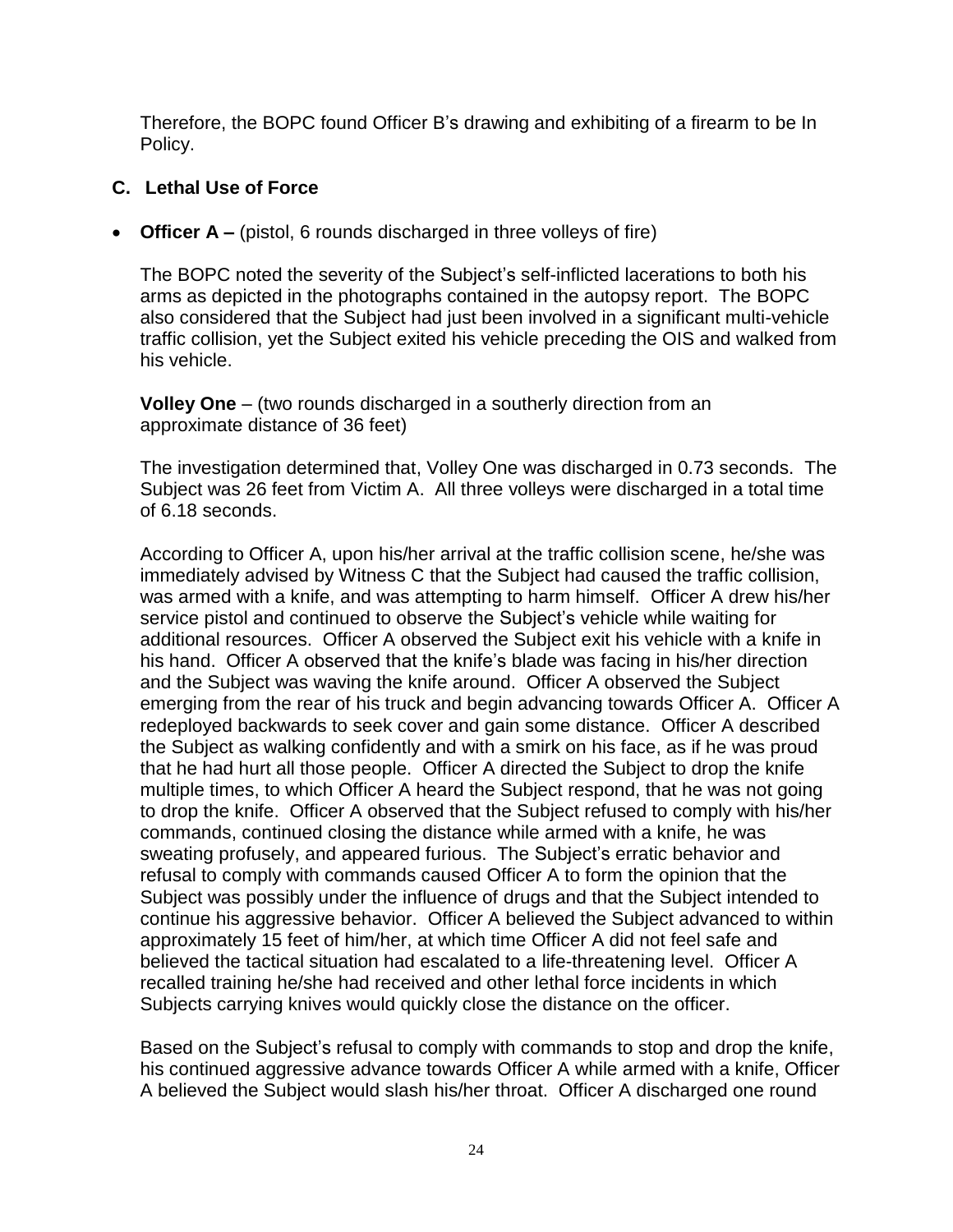from his/her service pistol at the Subject. In his/her assessment, Officer A observed that the Subject was still moving towards him/her. Officer A discharged a second round from his/her service pistol at the Subject's center body mass in order to stop the imminent lethal threat presented by the Subject's actions. Officer A was in fear of his/her life, believed he/she did not have any other option, and that it was necessary to utilize lethal force in order to protect himself/herself, his/her partner, and the community members in the immediate area. Upon firing his/her second round at the Subject, Officer A observed the Subject fall to the ground. The Subject then jumped back up and regained his footing. Officer A heard the Subject screaming and yelling out of anger and believed it was the scariest thing he/she had ever heard.

In this case, the BOPC conducted a thorough review and analysis of the reasonableness and necessity of Officer A's use of deadly force. The BOPC noted that Officer A's use of lethal force fell into three volleys of fire. The BOPC noted that the Subject was armed with a knife and was reported by witnesses to be attempting to harm himself and was acting in an erratic manner. The BOPC conducted a review of the discharging of Officer A's first and second rounds (Volley One).

In this case, it was Officers A and B's second time working together. The officers had, on a prior occasion, discussed general tactical concepts related to their response to various tactical situations, which included contact and cover, as well as lethal and less-lethal cover roles. Officers A and B were en route to an unrelated additional unit request when they happened upon a chaotic and significant multivehicle traffic collision. Officers A and B exited their police vehicle in an attempt to determine the number of injured motorists that required medical attention. Officers A and B were notified immediately as they arrived on scene by multiple witnesses and bystanders that the Subject was armed with a knife and was attempting to harm himself inside of his vehicle.

Officer A drew his/her service pistol immediately after being notified that the Subject was armed with a knife and maintained visual contact with the Subject's vehicle as he/she assumed a lethal cover role. Officer A communicated with Officer B to request a back-up, at which time Officer B utilized his/her hand-held police radio to request a back-up for a man with a knife. Officer B quickly redeployed to assist an injured motorist; however, he/she did not communicate his/her intention, prior to redeploying.

Officer A was advised by Witness C that the Subject had caused the accident and was harming himself with the knife. The BOPC noted that the tactical situation suddenly shifted from assisting injured persons, who were involved in a significant traffic collision, to a tactical incident where the Subject was armed with a knife acting in an erratic manner, potentially endangering the safety of the officers and community members in the area. The BOPC considered Officer A's awareness of the large crowd and nearby community members as he/she immediately directed Witness C to leave her vehicle and move to a safe area as Officer A provided cover.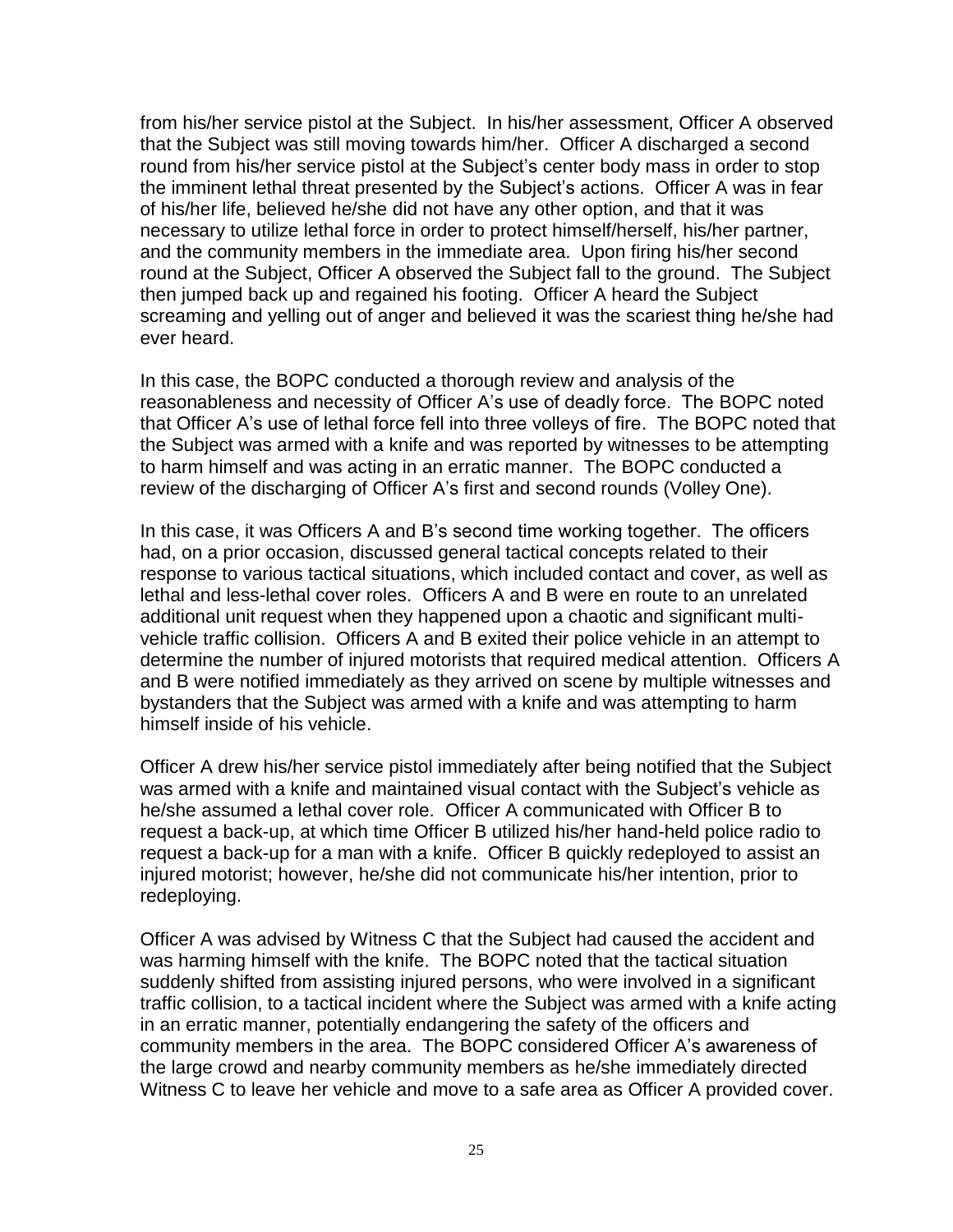Officer A directed various members of the crowd nearby the Subject's vehicle to leave the area, in both English and Spanish. Officer A believed Officer B was behind him/her assisting injured motorists as he/she attempted to communicate and formulate a tactical plan with him/her. Officer A stated that the officers should attempt to deploy to cover and inquired if Officer B had less-lethal force options available. Additionally, once Officer A observed the Subject exit his vehicle, he/she communicated that he/she believed the Subject may be fleeing. Unbeknownst to Officer A, Officer B had redeployed to another location in an attempt to assist an injured victim.

Officer A attempted to de-escalate the encounter with the Subject as soon as he exited his vehicle by commanding the Subject to show his/her hands. As the Subject moved out from behind his vehicle and began to close distance with Officer A while armed with a knife in his right hand, Officer A attempted to de-escalate the encounter by ordering the Subject to stay where he was and drop the knife multiple times. Officer A utilized verbal and non-verbal commands in which he/she placed his/her left palm out and up to indicate that he/she wanted the Subject to stop his actions. Officer A observed that the Subject was waving the knife around and was advancing towards him/her with aggressive and rapid movements. Officer A observed that the Subject was shirtless, sweating profusely, and appeared angry. Officer A formed the opinion that the Subject was under the influence of narcotics, based on his/her knowledge of the Subject's erratic behavior, which included him causing a serious multi-vehicle traffic collision and his attempts to harm himself, coupled with other biological indicators.

Officer A heard the Subject state that he was not going to drop his knife as Officer A commanded him to drop the knife and he continued to close distance with him/her. Officer A redeployed backwards; however, Officer A estimated that there were approximately 100 community members around him/her, and that the Subject's actions presented a potential imminent lethal threat to their safety. Officer A believed the Subject continued his advance towards him/her closing the distance to approximately 15 feet, which he/she believed was an unsafe distance based on his/her training and the knowledge that the amount of distance a running Subject could cover in a short period of time was significant. The BOPC noted that based on the fear in the eyes of bystanders and the Subject's continued aggressive movements while holding the knife, Officer A believed the Subject would slash his/her throat or a community member's throat and believed he/she did not have any other option but to stop the imminent lethal threat presented by the Subject. Officer A discharged two rounds based on his/her fear for his/her life, belief that he/she did not have any other option*,* and that it was necessary to utilize lethal force in order to protect him/herself, his/her partner, and the community members in the immediate area from the imminent lethal threat presented by the Subject's aggressive actions.

The BOPC considered that the incident was extremely chaotic, and Officer A was attempting to assess a tactical situation as he/she attempted to process various activities occurring simultaneously. Officer A was attempting to maintain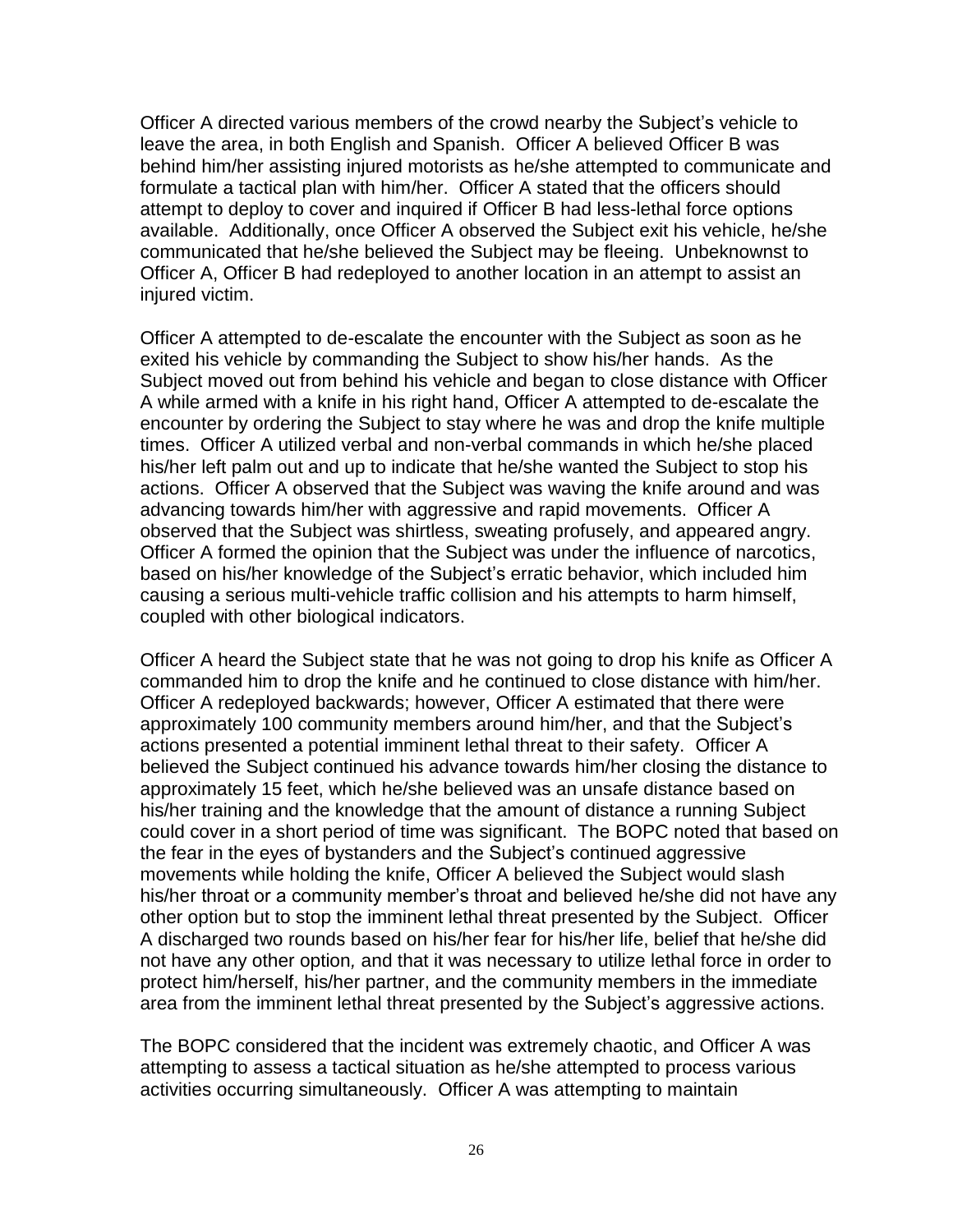communication with his/her partner and formulate a tactical plan to approach the shifting tactical situation. The BOPC acknowledged Officer A's constant assessment of the rapidly changing tactical situation and his/her clear attempts to maintain lines of communication with his/her partner, community members, and the Subject. Officer A assessed his/her background prior to the OIS and did not believe that anyone was directly behind the Subject at the time of the OIS. The BOPC noted that Officer A attempted to de-escalate the encounter by clearly commanding the Subject to drop his knife as he/she redeployed backwards. However, the Subject refused to comply and continued to close the distance with Officer A while armed with a knife. The BOPC noted that Officer A did not have the time or ability to utilize any other less-lethal force options based on the Subject's sudden actions and due to him/her being obligated to maintain his/her lethal cover role as Officer B was not in close proximity to coordinate an alternate tactical plan. The BOPC opined that based on the fact that Officer A believed the Subject was under the influence of narcotics, refused to comply with his/her commands to drop the knife, continued to advance on him/her, the Subject's actions presented an imminent threat of death or serious bodily injury which would necessitate the use of deadly force.

In the BOPC's overall assessment of Officer A's first volley of fire, the BOPC determined that Officer A was presented with a chaotic scene which rapidly evolved into a dynamic tactical situation of a man armed with a knife closing the distance with him/her. Officer A was provided only minimal time to react to the actions taken by the Subject, including his refusal to comply with clear direct commands, his continued aggressive advance while armed with a knife, which escalated the encounter and ultimately led to the OIS. Officer A continually assessed the tactical situation, including attempting to clear community members out of the area as well as being cognizant that he/she believed his/her background was clear at the time of the OIS. Officer A maintained his/her lethal cover role based on the Subject's aggressive advance and was unable to consider less-lethal force options due to Officer B's decision to redeploy to a position that was substantial enough to prevent him/her from coordinating the use of less-lethal tools. The Subject had ample opportunity to comply and surrender; however, he chose to continue to close distance with Officer A while armed with a knife, further escalating the encounter and presenting a clear and discernable imminent lethal threat.

Officer A estimated that the Subject had closed the distance between him/her to within 15 feet. Although investigators determined that at the time of Volley One, the Subject was actually at 36 feet, due to the dynamic and rapidly unfolding nature of this incident, it was reasonable for Officer A to perceive the Subject to be closer. Investigators determined that the Subject was 26 feet away from Victim A. Officer A discharged his/her service pistol in defense of his/her life based on the imminent lethal threat presented by the Subject's actions and the knife that was in his hand.

Based on the totality of the circumstances, the BOPC determined that an officer with similar training and experience as Officer A, would reasonably believe the Subject's actions presented an imminent threat of death or serious bodily injury and that the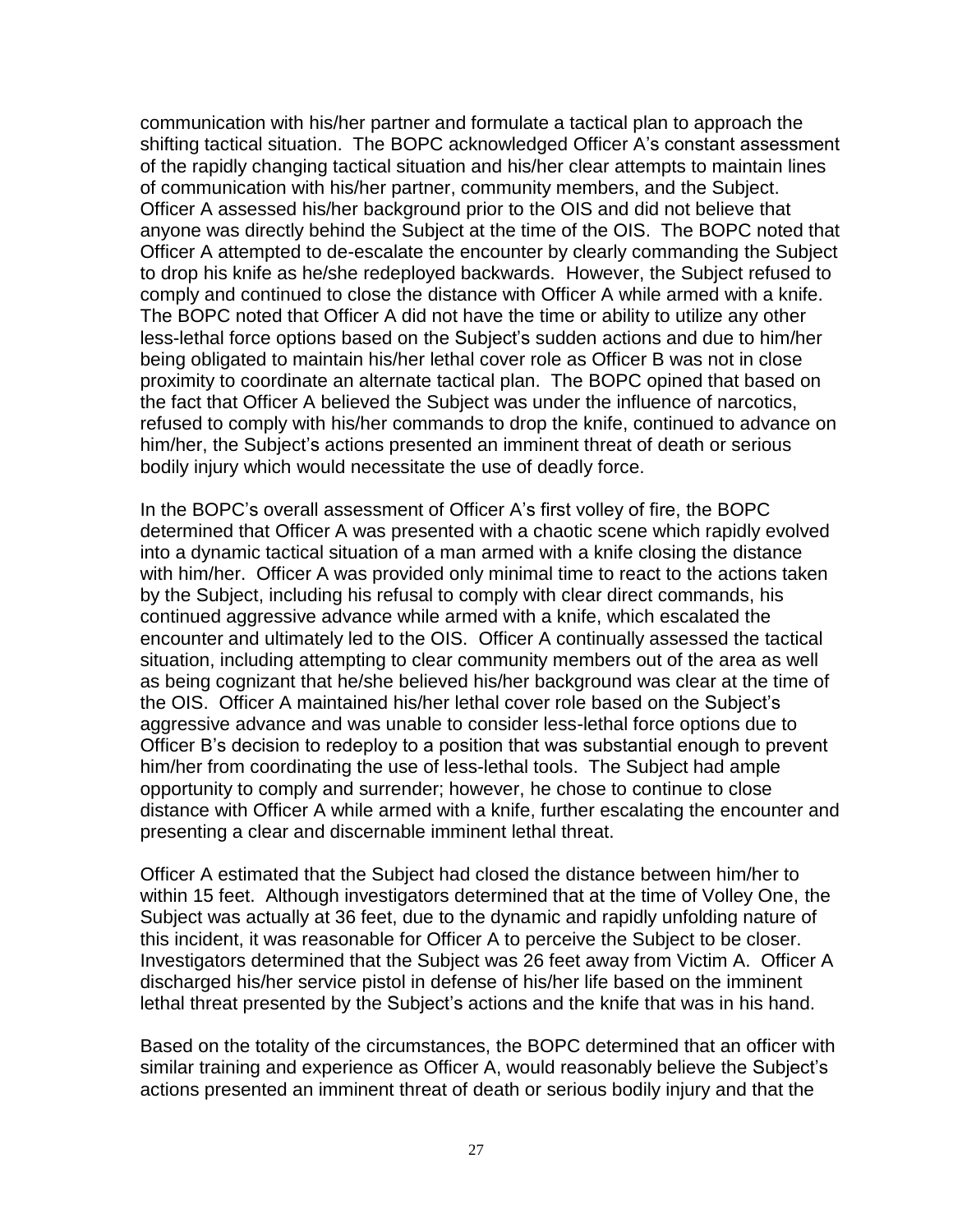use of deadly force would be objectively reasonable and necessary.

Therefore, the BOPC found Officer A's lethal use of force for his/her first and second rounds (Volley One) to be In Policy.

**Volley Two** – (two rounds discharged in a southerly direction from an approximate distance of 36 feet)

The investigation determined that, Volley Two was discharged in 0.73 seconds, 2.53 seconds after Volley One.

According to Officer A, immediately following him/her firing his/her first two rounds at the Subject, he/she observed that the Subject was approximately 15 feet away and then collapsed, gaining a little bit more distance. Officer A heard the Subject screaming with more rage, which led Officer A to believe that the Subject was more determined than anything else to kill him/her or his/her partner.

Officer A observed that after the Subject went down, he popped back up immediately, as if had not been hit. Officer A observed that the Subject continued to hold the knife in his hand and utilized both his hands and knees to push himself up off the ground to gain a fighting stance. Officer A believed the Subject was not going to stop and that he had determined in his mind that he was going to kill him/her. Officer A feared for his/her life and thought that he/she was going to die. Officer A believed that the Subject moved to within maybe 12 feet, and then he continued to charge at him/her. Based on his/her observations of the Subject's immediate recovery after falling to the ground, his belligerent verbal cues, and the Subject aggressively moving towards Officer A while armed with a knife, Officer A believed the Subject presented an imminent lethal threat and discharged two additional rounds from his/her service pistol.

The BOPC conducted a thorough review and analysis of the reasonableness and necessity of Officer A's use of deadly force for Volley Two. Officer A observed the Subject fall to the ground after being struck by the first two rounds when he advanced towards Officer A while armed with a knife. The BOPC noted that after the second round of Volley One was discharged, the Subject fell to the ground on his right side; however, the Subject immediately placed both hands on the pavement, planted his feet, and lifted himself into a crouched position while holding the knife in his right hand, which Officer A described as a fighting stance.

The BOPC considered Officer A's account of hearing the Subject screaming with more rage after being struck and believed that based on the Subject immediately regaining an aggressive posture in response to being hit by his/her rounds, that his/her rounds were ineffective in stopping the Subject as a lethal threat.

Furthermore, the BOPC discussed Officer A's belief that the Subject was under the influence of narcotics, coupled with the Subject's quick recovery, had guided Officer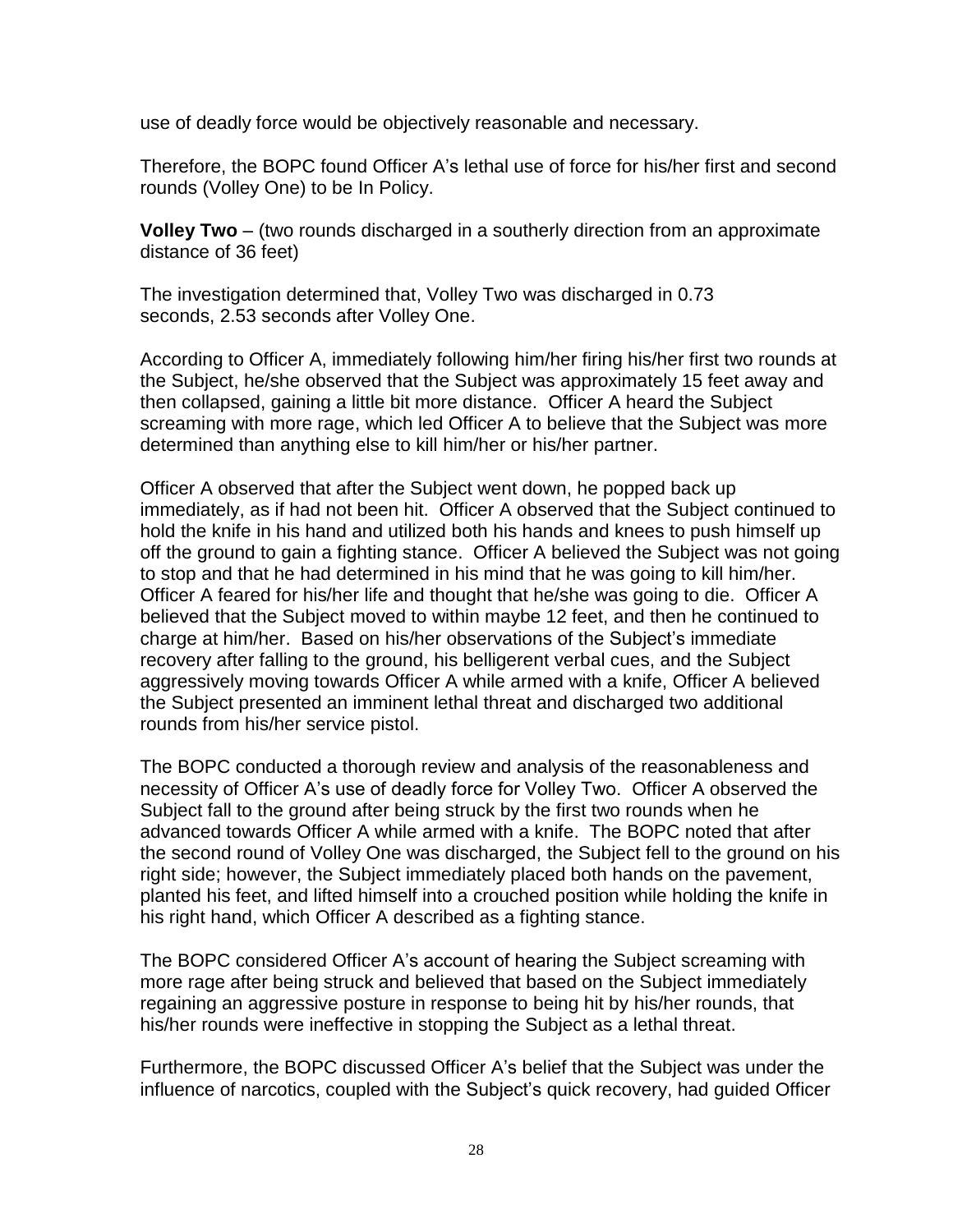A's perception that Volley One was ineffective, and the Subject would continue his threatening movements towards him/her to kill him/her. While the Subject was in a crouched position, leaning forward, Officer A yelled for the Subject to drop the knife and then discharged a third and fourth round (Volley Two). The Subject fell laterally onto his right buttock and right lower back after Officer A discharged the fourth round.

In the BOPC's overall assessment of Officer A's second volley of fire, the BOPC considered that the Subject had been struck by gunfire; however, the Subject immediately returned to his feet and hands in a position as if he was preparing to continue to advance forward. Officer A observed that the Subject was still armed with a knife in his right hand, appeared to be further enraged, and attempting to continue his forward advance in order to harm him/her or members of the community nearby. The Subject's verbal cues and intentional movements to regain his posture indicated to Officer A that he was unaffected by the gunfire and was determined to continue his approach. Officer A was in reasonable fear for his/her life and believed that the Subject was capable of killing him/her based on his/her belief the Subject was under the influence of narcotics, the Subject was not reacting to being struck by gunfire, and his attempt to stand up indicated his determination to advance forward and continue his intended attack.

The Subject did not comply or surrender, and instead, chose to move into a position which could be reasonably perceived to be in preparation to move towards Officer A, escalating the encounter and was a further indication the Subject was going to continue his attack. The Subject still presented a clear and discernable imminent lethal threat to Officer A and others. Officer A perceived the Subject to be 15 feet away from him/her, armed with a knife. Although the investigation determined that the Subject was 36 feet away, due to the rapid and dynamic escalation of the incident by the Subject, it was reasonable for Officer A to assess that the Subject posed an imminent threat of serious bodily injury or death. Officer A discharged his/her service pistol in defense of his/her life based on the continued imminent lethal threat presented by the Subject's actions. The BOPC noted the actions of the Subject did not afford Officer A much time.

Based on the totality of the circumstances, the BOPC determined that an officer with similar training and experience as Officer A, would reasonably believe the Subject's actions presented an imminent threat of death or serious bodily injury and that the use of deadly force would be objectively reasonable and necessary.

Therefore, the BOPC found Officer A's lethal use of force for his/her third and fourth rounds (Volley Two) to be In Policy.

**Volley Three** – (two rounds discharged in a southeasterly direction from an approximate distance of 36 feet)